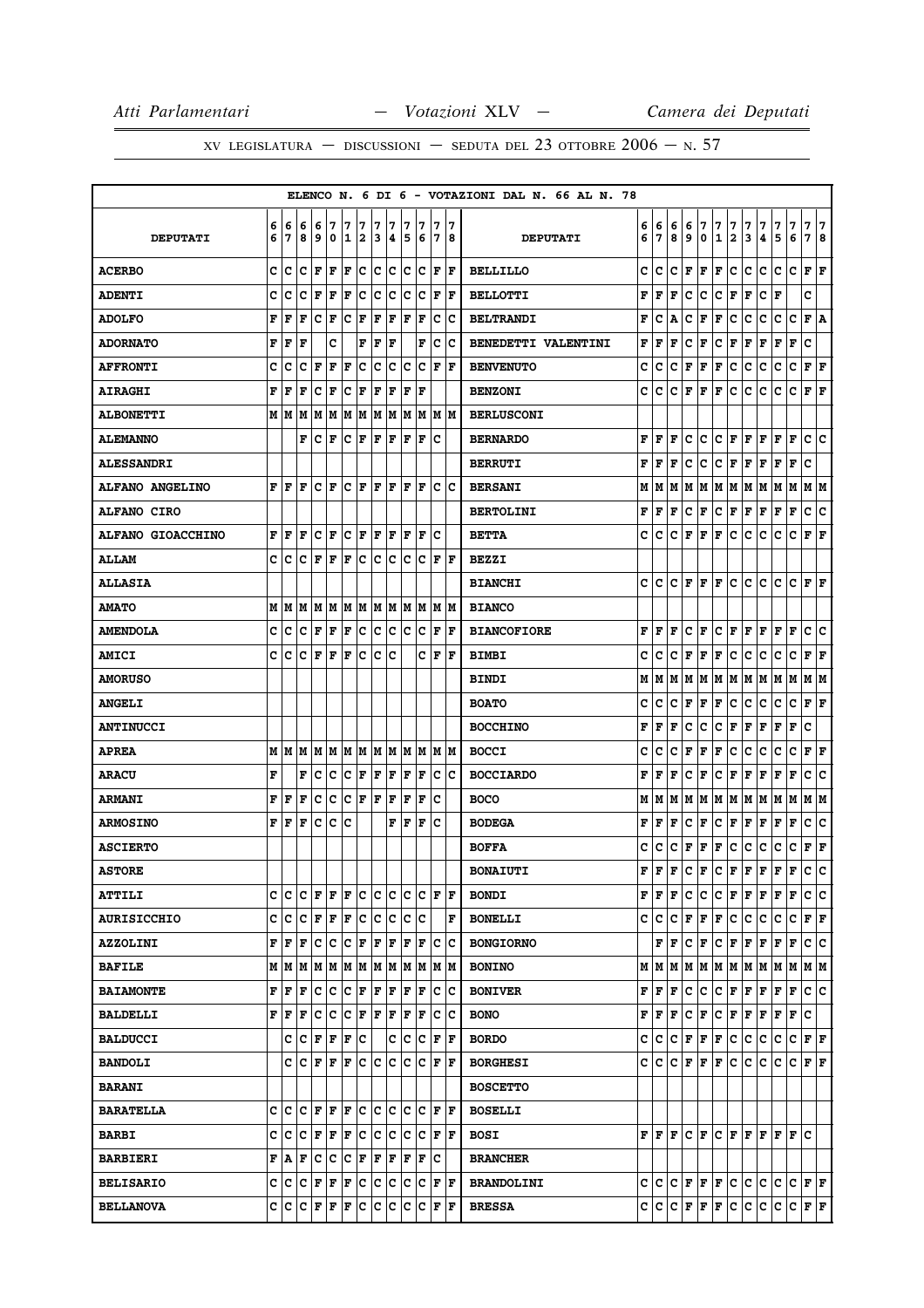|                            |   |                                           |                      |       |     |                      |     |            |     |    |                                                                                                                         |     |                         | ELENCO N. 6 DI 6 - VOTAZIONI DAL N. 66 AL N. 78 |   |                                           |                        |             |     |                             |               |                                |                                                               |         |     |                               |     |
|----------------------------|---|-------------------------------------------|----------------------|-------|-----|----------------------|-----|------------|-----|----|-------------------------------------------------------------------------------------------------------------------------|-----|-------------------------|-------------------------------------------------|---|-------------------------------------------|------------------------|-------------|-----|-----------------------------|---------------|--------------------------------|---------------------------------------------------------------|---------|-----|-------------------------------|-----|
|                            | 6 | 6                                         | 6                    | 6     | 7   | 7                    | 7   | 7          | 7   | 7  | 7                                                                                                                       | 7   | 17                      |                                                 | 6 | 6                                         | 6                      | 6           | 7   | 7                           | $\frac{7}{2}$ | 7                              | 7                                                             | 7       | 7   | 7                             | 17  |
| <b>DEPUTATI</b>            | 6 | 7                                         | 8                    | و ا   | 0   | 12                   |     | 3          | 4   | 5  | 6                                                                                                                       |     | 7  8                    | <b>DEPUTATI</b>                                 | 6 | 7                                         | 8                      | 9           | 0   | $\mathbf 1$                 |               | 3                              | $\overline{\mathbf{4}}$                                       | 5       | 6   | 78                            |     |
| <b>BRICOLO</b>             | F | l F                                       | l F                  | Iс    | F   | $ {\bf C}  {\bf F} $ |     | F F        |     |    | F F                                                                                                                     |     | c c                     | <b>CASTIELLO</b>                                |   |                                           |                        |             |     |                             |               |                                |                                                               |         |     |                               |     |
| <b>BRIGANDI'</b>           |   |                                           |                      |       |     |                      |     |            |     |    |                                                                                                                         |     |                         | <b>CATANOSO</b>                                 |   |                                           |                        |             |     |                             |               |                                |                                                               |         |     |                               |     |
| <b>BRIGUGLIO</b>           | F | F                                         | F                    | c     | Ιc  | Ιc                   | l F | F          | l F | ΙF | F                                                                                                                       | c   | Ιc                      | <b>CATONE</b>                                   |   |                                           |                        |             |     |                             |               |                                |                                                               |         |     |                               |     |
| <b>BRUGGER</b>             | M | M                                         | M                    | M     | M   |                      | M M |            | M M |    | M M                                                                                                                     |     | M M                     | <b>CECCACCI RUBINO</b>                          | F | F                                         | F                      | c           | с   | с                           | F             | F F                            |                                                               | F       | F   | c c                           |     |
| <b>BRUNO</b>               | F | F                                         | l F                  | c     | c   | c                    | F   | F          | F   | F  | F                                                                                                                       | c   | Ιc                      | <b>CECCUZZI</b>                                 | c | c                                         | с                      | F           | F   | F                           | F             | c                              |                                                               | c       | с   | F                             | F   |
| <b>BRUSCO</b>              | F | F                                         | F                    | c     | c   | c                    | F   | F          | F   | F  | F                                                                                                                       | c   | Ιc                      | <b>CENTO</b>                                    | М | M                                         | M                      | М           | M   | M                           | M             | MM                             |                                                               | M       | М   | M   M                         |     |
| <b>BUCCHINO</b>            | c | c                                         | c                    | lF    |     | F                    | c   | Ιc         | c   | lc | lc.                                                                                                                     | F   | F                       | <b>CERONI</b>                                   | F | F                                         | F                      | c           | c   | c                           | F             | F                              | F                                                             | F       | F   | c                             | ١c  |
| <b>BUEMI</b>               | F | c                                         | ۱A                   | F     | F   | F                    | c   | c          | Iс  | c  | Ιc                                                                                                                      | F   | F                       | <b>CESA</b>                                     | F | F                                         | F                      | с           | F   | с                           | Г             | F                              | F                                                             | F       | F   | c                             | c   |
| <b>BUFFO</b>               | c | c                                         | Iс                   | F     | F   | F                    | c   | c          | c   | c  | c                                                                                                                       | F   | ١F                      | <b>CESARIO</b>                                  | с | с                                         | c                      | F           | F   | F                           | c             | c                              | с                                                             | с       | c   | ${\bf F}$ ${\bf F}$           |     |
| <b>BUGLIO</b>              |   | c                                         | Iс                   | l F   | l F | F                    | c   | Ιc         | Iс  | Iс | Ιc                                                                                                                      | F   | lF                      | <b>CESARO</b>                                   | F |                                           |                        | F           |     | c                           |               | F                              | F                                                             |         | F   |                               | c   |
| <b>BUONFIGLIO</b>          |   | F                                         | F                    | c     | Iс  | Ιc                   | F   | F          | F   | F  | F                                                                                                                       |     | $ {\bf c} \;   {\bf c}$ | <b>CESINI</b>                                   | с | с                                         | с                      | F           | F   | F                           | с             | с                              | c                                                             | c       | с   | F F                           |     |
| <b>BUONTEMPO</b>           |   | MM                                        | M                    | M     | M   | M                    | M   | M          | M   | lм | M                                                                                                                       | lМ  | lМ                      | <b>CHIANALE</b>                                 | c | с                                         | с                      | F           | F   | F                           | F             | с                              | с                                                             | с       | c   | ${\bf F} \mid {\bf F}$        |     |
| <b>BURCHIELLARO</b>        |   | c                                         | c                    | l F   | F   | F                    | c   | c          | c   | c  | c                                                                                                                       | F   | F                       | <b>CHIAROMONTE</b>                              |   |                                           |                        |             |     |                             |               |                                |                                                               |         |     |                               |     |
| <b>BURGIO</b>              | c | c                                         | Iс                   | F     | F   | F                    | Iс  | Iс         | Iс  | Iс | Iс                                                                                                                      | F   | ١F                      | <b>CHICCHI</b>                                  | c | с                                         | c                      | F           | F   | F                           | c             | c                              | с                                                             | c       | c   | ${\bf F} \,   \, {\bf F}$     |     |
| <b>BURTONE</b>             | c | с                                         | c                    | F     | F   | F                    | c   | Ιc         | Iс  | Iс | Iс                                                                                                                      | F   | lF                      | <b>CHITI</b>                                    | М | M                                         | M                      | M           | M   |                             |               |                                | M  M  M  M  M  M                                              |         |     | M M                           |     |
| <b>CACCIARI</b>            | c | Ιc                                        | $ {\bf C}  {\bf F} $ |       | F   | F                    | lc. | ١c         |     |    | c c                                                                                                                     |     | $ {\bf F} $ ${\bf F}$   | <b>CIALENTE</b>                                 | с | с                                         | с                      | F           | г   | F                           | c             | с                              | с                                                             | с       | c   | $ {\bf F}  {\bf F} $          |     |
| <b>CALDAROLA</b>           |   |                                           |                      |       |     |                      |     |            |     |    |                                                                                                                         |     |                         | <b>CICCHITTO</b>                                | F | F                                         | F                      | c           | с   | c                           | F             | F                              | F                                                             | F       | F   | c                             | c   |
| <b>CALGARO</b>             | c | c                                         | Iс                   | F F   |     | F                    | IC. | c c        |     |    | $ {\mathbf C}\, {\mathbf C}\, $ F $ {\mathbf F}\, $                                                                     |     |                         | <b>CICCIOLI</b>                                 | F | F                                         | F                      | c           | с   | с                           | F             | F                              | F                                                             | F       | F   | с                             | ∣c  |
| <b>CALIGIURI</b>           | F | F                                         | F                    | c     | c   | c                    | F   | F          | F   | ΙF | F                                                                                                                       | lc. | Ιc                      | CICU                                            | F | F                                         | F                      | с           | F   | c                           | F             | ${\bf F} \mid {\bf F}$         |                                                               | F       | F   | c                             | c   |
| <b>CAMPA</b>               | F | F                                         | F                    | Iс    | c   | c                    | F   | F          | F   | F  | F                                                                                                                       | lc. | lc                      | <b>CIOCCHETTI</b>                               | F | F                                         | F                      | с           | F   | c                           | F             | Г                              | F                                                             | Г       | F   | c                             | ١c  |
| <b>CANCRINI</b>            | c | с                                         | с                    | F     | F   | F                    | Iс  | Iс         | Iс  | Iс | Iс                                                                                                                      | F   | ١F                      | <b>CIOFFI</b>                                   | c | с                                         | с                      | F           | F   | F                           | c             | c                              | c                                                             | c       | c   | $\mathbf{F}   \mathbf{F}$     |     |
| <b>CANNAVO'</b>            |   | c                                         |                      | F     |     | F                    | Iс  | Ιc         | Iс  | Iс | Iс                                                                                                                      | ΙF  |                         | CIRIELLI                                        |   |                                           |                        |             |     |                             |               |                                |                                                               |         |     |                               |     |
| <b>CAPARINI</b>            | F | l F                                       | F                    | c c   |     | $ {\bf C}  {\bf F} $ |     | F          | F   | F  | F                                                                                                                       |     | c c                     | CIRINO POMICINO                                 |   | M   M                                     |                        |             |     |                             |               |                                | M  M  M  M  M  M  M  M  M  M  M                               |         |     |                               |     |
| <b>CAPEZZONE</b>           |   |                                           |                      |       |     |                      |     |            |     |    |                                                                                                                         |     |                         | <b>CODURELLI</b>                                | c | c                                         | с                      | F           | F   | F                           | c             | c                              | c                                                             | c       | c   | ${\bf F} \,   \, {\bf F}$     |     |
| <b>CAPITANIO SANTOLINI</b> |   | F F                                       | F                    | c c   |     | $ {\bf C}  {\bf F} $ |     | F F        |     |    | F F                                                                                                                     |     | c c                     | <b>COGODI</b>                                   | c | с                                         | С                      | F           | F   | F                           | c             | с                              | с                                                             |         | c   | ${\bf F} \,   \, {\bf F}$     |     |
| <b>CAPODICASA</b>          |   | c                                         | c                    | c     | F   | F                    | c   | $ {\bf c}$ |     | c  | c                                                                                                                       | F   | ١F                      | <b>COLASIO</b>                                  | с | c                                         | c                      | $\mathbf F$ | F   | F                           | c             | c                              | c.                                                            | c       | c   | F F                           |     |
| <b>CAPOTOSTI</b>           |   |                                           | C C C F F F C        |       |     |                      |     | c c        |     |    | $ {\tt C}\, {\tt C}\, $ F $ {\tt F}\, $                                                                                 |     |                         | <b>COLUCCI</b>                                  |   |                                           |                        |             |     |                             |               |                                |                                                               |         |     |                               |     |
| <b>CARBONELLA</b>          |   |                                           |                      |       |     |                      |     |            |     |    | C C C F F F C C C C C F F F                                                                                             |     |                         | <b>COMPAGNON</b>                                |   | ${\bf F} \,   \, {\bf F} \,  $            | F                      |             | C F |                             |               |                                | C F F F F F                                                   |         |     | c c                           |     |
| <b>CARDANO</b>             |   |                                           |                      |       |     |                      |     |            |     |    |                                                                                                                         |     |                         | <b>CONSOLO</b>                                  | F | F                                         | F                      | c           | c   |                             | C F           | F                              | F                                                             | F       | F   | c                             | lc. |
| <b>CARDINALE</b>           |   |                                           |                      |       |     |                      |     |            |     |    | $C C E F F C C C C C F F$                                                                                               |     |                         | CONTE GIANFRANCO                                | F | F                                         | F                      |             | C F |                             |               | ${\bf F} \,   \, {\bf F} \,  $ |                                                               | F F F C |     |                               |     |
| <b>CARFAGNA</b>            |   | FF                                        | F                    | Iс    |     | c                    | ΙF  | F F        |     |    | F  F                                                                                                                    |     | c c                     | <b>CONTE GIORGIO</b>                            | F | F                                         | F                      | c           | c   | c                           | F             | F                              | F                                                             | F       | FIC |                               |     |
| <b>CARLUCCI</b>            |   | ${\bf F} \,   \, {\bf F} \,   \, {\bf F}$ |                      | c c   |     | $ {\bf C}  {\bf F} $ |     | F F        |     |    | F F                                                                                                                     |     | $ {\bf c}\> {\bf c}$    | <b>CONTENTO</b>                                 |   |                                           |                        |             |     |                             |               |                                |                                                               |         |     |                               |     |
| <b>CARRA</b>               | c |                                           | с                    | F     |     | F                    |     | с          | Iс  | lc |                                                                                                                         |     | ${\bf F}$ $\bf F$       | CONTI GIULIO                                    |   |                                           |                        |             |     |                             |               |                                |                                                               |         |     |                               |     |
| <b>CARTA</b>               |   |                                           |                      |       |     |                      |     |            |     |    |                                                                                                                         |     |                         | CONTI RICCARDO                                  |   |                                           |                        |             |     |                             |               |                                |                                                               |         |     |                               |     |
| <b>CARUSO</b>              |   | c c c                                     |                      | F  F  |     |                      | с   | lc lc      |     |    | lc Ic                                                                                                                   |     | IF IF                   | <b>CORDONI</b>                                  | C | C                                         |                        |             |     | $C$ $F$ $F$ $F$ $C$ $C$ $C$ |               |                                |                                                               | IС      |     | $ {\bf C}  {\bf F}  {\bf F} $ |     |
| <b>CASERO</b>              | F |                                           | F                    | Ιc    | ΙF  | lc.                  | ١F  | F          | lF. | F  | F                                                                                                                       |     | c c                     | COSENTINO LIONELLO                              | c | с                                         | c                      | F           |     | ${\bf F}$ ${\bf F}$         | c             | c                              | c                                                             | c       | c   | A F                           |     |
| <b>CASINI</b>              |   |                                           |                      |       |     |                      |     |            |     |    | $M$   $M$   $M$   $M$   $M$   $M$   $M$   $M$   $M$   $M$   $M$   $M$                                                   |     |                         | COSENTINO NICOLA                                |   |                                           | ${\bf F} \mid {\bf F}$ |             | с   |                             | F             |                                |                                                               | F       |     | c                             |     |
| <b>CASSOLA</b>             |   | c  c                                      | ١c                   | F F F |     |                      | с   | c c        |     |    | c  c                                                                                                                    |     | $ {\bf F}  {\bf F} $    | <b>COSENZA</b>                                  |   | F                                         | F                      | с           | с   |                             | C F F         |                                | F                                                             | FF      |     | c                             |     |
| <b>CASTAGNETTI</b>         |   |                                           |                      |       |     |                      |     |            |     |    | $M$   $M$   $M$   $M$   $M$   $M$   $M$   $M$   $M$   $M$                                                               |     | M M                     | <b>COSSIGA</b>                                  |   | ${\bf F} \parallel {\bf F} \parallel$     | F                      | с           | Г   |                             |               |                                | C F F F F F                                                   |         |     | c c                           |     |
| <b>CASTELLANI</b>          |   |                                           |                      |       |     |                      |     |            |     |    | ${\bf F}   {\bf F}   {\bf F}   {\bf C}   {\bf F}   {\bf C}   {\bf F}   {\bf F}   {\bf F}   {\bf F}   {\bf F}   {\bf C}$ |     |                         | <b>COSTA</b>                                    |   | ${\bf F} \,   \, {\bf F} \,   \, {\bf F}$ |                        |             | C F |                             |               |                                | $ {\bf C}\, {\bf F}\, {\bf F}\, {\bf F}\, {\bf F}\, {\bf F} $ |         |     | c c                           |     |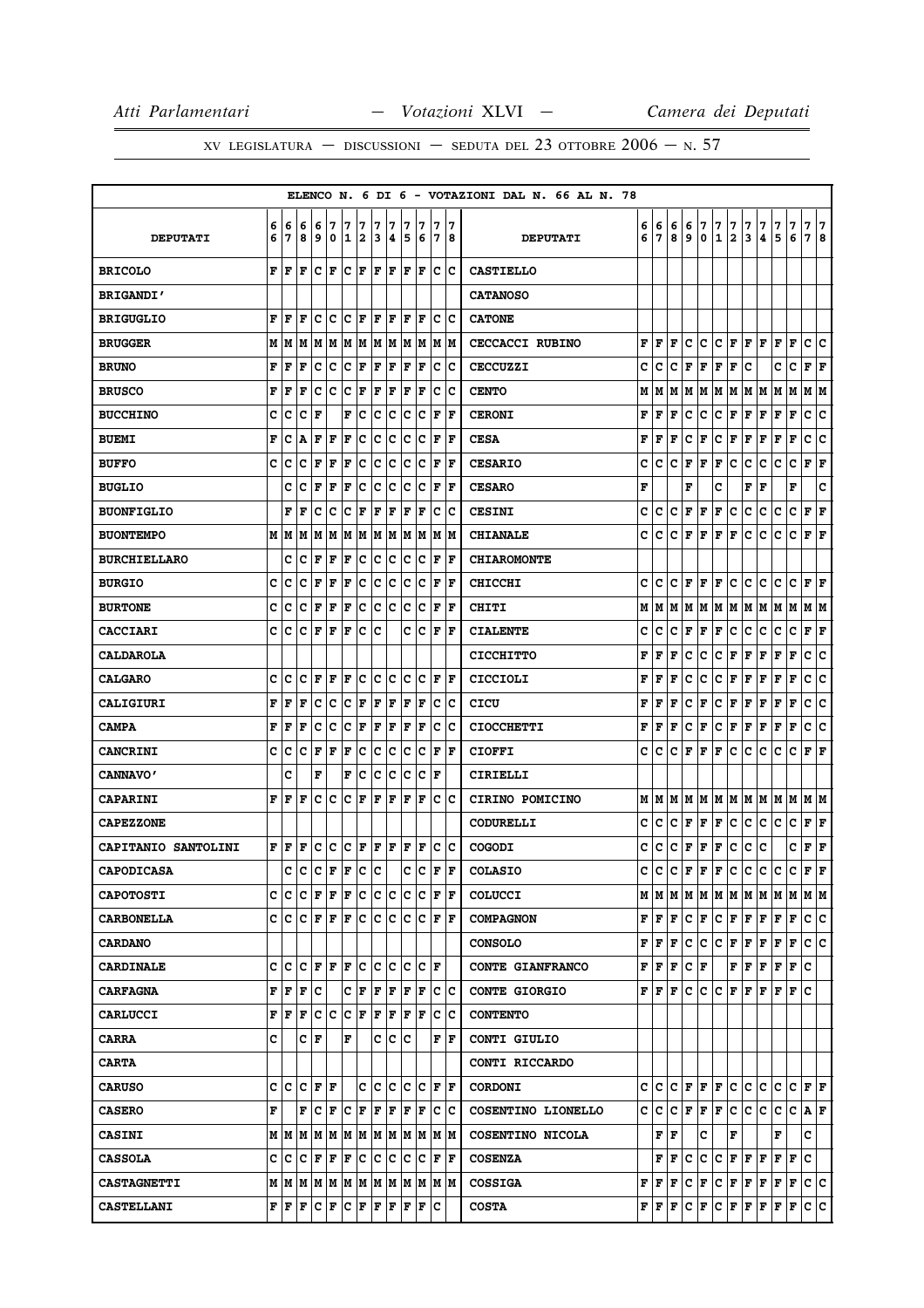|                     |   |                 |     |                                     |             |     |     |       |     |     |     |                  |                      | ELENCO N. 6 DI 6 - VOTAZIONI DAL N. 66 AL N. 78 |   |                                               |    |   |     |     |           |                                                                 |           |                     |                                             |                           |    |
|---------------------|---|-----------------|-----|-------------------------------------|-------------|-----|-----|-------|-----|-----|-----|------------------|----------------------|-------------------------------------------------|---|-----------------------------------------------|----|---|-----|-----|-----------|-----------------------------------------------------------------|-----------|---------------------|---------------------------------------------|---------------------------|----|
|                     | 6 | 6               | 6   | 6                                   | 7           | 7   | 7   | 7     | 7   | 7   | 7   | 7                | 17                   |                                                 | 6 | 6                                             | 6  | 6 | 7   | 7   | 7         | 7                                                               | 7         | 7                   | 7                                           | 7 7                       |    |
| <b>DEPUTATI</b>     | 6 | 7               | 8   | 9                                   | 0           | 1   | 2   | 3     | 4   | 5   | 6   | 17               | 8                    | <b>DEPUTATI</b>                                 | 6 | $\overline{7}$                                | 8  | 9 | 0   | 1   | $\vert$ 2 | 3                                                               | 4         | 5                   | 6                                           | 7 8                       |    |
| <b>COSTANTINI</b>   | c | lc              | c   |                                     | F           | F   | lc. | lc.   | lc. | lc. | Ιc  | F                | ١F                   | DI CAGNO ABBRESCIA                              | F | F                                             | F  | c | c   | c   | F         | F                                                               | F         | F                   | F                                           | c                         |    |
| <b>COTA</b>         |   |                 |     |                                     |             |     |     |       |     |     |     |                  |                      | DI CENTA                                        | F | F                                             | F  | с | c   | C F |           | F F                                                             |           | F                   | F                                           | c                         | ١c |
| <b>CRAPOLICCHIO</b> | c | Iс              | c   | F                                   | l F         | F   | c   | c     | c   | c   | Ιc  | F                | lF.                  | DI GIOIA                                        | F | c                                             | А  | F | F   | F   |           | c                                                               | с         | c                   |                                             | ${\bf F} \mid {\bf F}$    |    |
| <b>CRAXI</b>        |   |                 |     |                                     |             |     |     |       |     |     |     |                  |                      | DI GIROLAMO                                     | c | с                                             | с  | F | F   | F   | c         | c                                                               | с         | с                   | c                                           | ${\bf F} \mid {\bf F}$    |    |
| <b>CREMA</b>        | F | c               | A   | F                                   | l F         | F   | c   | c     | с   | c   | Ιc  | F                | ١F                   | <b>DILIBERTO</b>                                | c | с                                             | с  | F | г   | F   | c         | с                                                               | c         | с                   | с                                           | F                         | F  |
| CRIMI               |   |                 |     |                                     |             |     |     |       |     |     |     |                  |                      | <b>DIOGUARDI</b>                                | c | c                                             | c  | F | F   | F   | c         | c                                                               | c         | c                   | c                                           | ${\bf F}$ ${\bf F}$       |    |
| <b>CRISAFULLI</b>   | C | c               | c   | F                                   | l F         | l F | c   | lc.   | lc  | c   | Ιc  | l F              | F                    | <b>DIONISI</b>                                  | F | F                                             | F  | c | c   | C F |           | F                                                               | F         | F                   | F                                           | c                         | ١c |
| <b>CRISCI</b>       | c | с               | c   | F                                   | F           | F   | c   | c     | с   | c   | Ιc  | F                | lF                   | <b>DI PIETRO</b>                                | М | M                                             | lМ | M |     |     |           |                                                                 |           | M  M  M  M  M  M  M |                                             | M  M                      |    |
| <b>CROSETTO</b>     |   |                 |     |                                     |             | c   | F   | F     | F   | l F | F   | c                |                      | <b>D'IPPOLITO</b>                               | F | F                                             | F  | c | c   | C F |           | F F                                                             |           | F F                 |                                             | c                         |    |
| <b>CUPERLO</b>      | c | c               | c   | F                                   | F           | F   | c   | c     | c   | c   | c   | F                | F                    | DI SALVO                                        | c | с                                             | c  | F | F   | F   | с         | с                                                               | с         | с                   | с                                           | ${\bf F} \,   \, {\bf F}$ |    |
| "AGRO מ             | F | F               | F   | c                                   | F           | c   | F   | F     | F   | F   | F   | c                | ΙC                   | DI VIRGILIO                                     | F | F                                             | F  | с | с   | с   | F         | F                                                               | F         | F                   | F                                           | c c                       |    |
| <b>D'ALEMA</b>      | M | M               | М   | M                                   | M           | M   | M   | M     | M   | lм  | M   | M                | lМ                   | <b>DONADI</b>                                   | М | M                                             | M  | М | lм  |     |           | M M M M                                                         |           | M                   | M                                           | M M                       |    |
| <b>D'ALIA</b>       | F | F               | F   | c                                   | F           | c   | F   | F     | F   | F   | F   | c                | Ιc                   | <b>DOZZO</b>                                    |   |                                               |    |   |     |     |           |                                                                 |           |                     |                                             |                           |    |
| <b>D'AMBROSIO</b>   | C |                 | c   | F                                   | F           | F   | c   | c     | с   | c   | Ιc  | l F              | l F                  | <b>DRAGO</b>                                    |   |                                               |    |   |     |     |           |                                                                 |           |                     |                                             |                           |    |
| <b>DAMIANO</b>      | М | M               | lМ  | M                                   | M           | M   | M   | M     | M   | M   | M   | M                | lМ                   | <b>DUILIO</b>                                   | М |                                               |    |   |     |     |           |                                                                 |           |                     |                                             |                           |    |
| <b>D'ANTONA</b>     | c | c               | c   | F                                   | F           | F   | c   | c     | c   | c   | c   | ΙF               | lF                   | <b>D'ULIZIA</b>                                 | c | с                                             | с  |   | F F | F   | lc.       | c                                                               | lc.       | c                   | c                                           | F F                       |    |
| <b>D'ANTONI</b>     | М | M               | M   | lМ                                  | M           | M   | M   | M     | M   | M   | M   | lм               | lМ                   | <b>DURANTI</b>                                  | c | c                                             | c  | F | F   | F   | с         | с                                                               | с         | c                   | с                                           | ${\bf F} \,   \, {\bf F}$ |    |
| <b>DATO</b>         | c | c               | c   | F                                   | F           | F   | ∣c  | c     | c   | c   | c   | F                | F                    | <b>DUSSIN</b>                                   | F | F                                             | F  | с | c   | с   | F         | F                                                               | Г         | г                   | F                                           | c                         | ∣c |
| DE ANGELIS          | c | c               | А   |                                     | F           | F   | c   | c     | c   | c   | c   | $\mathbf F$      | l F                  | <b>EVANGELISTI</b>                              | c | c                                             | c  | F | F   | F   | c         | c                                                               | c         | c                   | c                                           | ${\bf F} \mid {\bf F}$    |    |
| DE BIASI            | C | Iс              | c   | F                                   | l F         | F   | c   | lc.   | lc  | lc. | lc. | F                | ١F                   | <b>FABBRI</b>                                   |   |                                               | F  | c | c   | c   |           | F                                                               |           |                     |                                             | c c                       |    |
| DE BRASI            |   |                 |     |                                     |             |     |     |       |     |     |     |                  |                      | <b>FABRIS</b>                                   | c | c                                             | c  | F | F   | F   | c         | c                                                               | с         | c                   | с                                           | ${\bf F} \mid {\bf F}$    |    |
| DE CASTRO           | M | lМ              | lМ  | M                                   | lМ          | M M |     | M M   |     |     | M M |                  | IM IM                | <b>FADDA</b>                                    | c | с                                             | c  | F | F   | F   | c         | с                                                               | c         | c                   | c                                           | ${\bf F}$ ${\bf F}$       |    |
| DE CORATO           | F | F               | F   | c                                   | c           | c   | F   | F     | F   | F   | F   | lc               |                      | <b>FALLICA</b>                                  | F | F                                             | F  | c | F   | c   | F         | F                                                               | F         | F                   | F                                           | c c                       |    |
| DE CRISTOFARO       | c | c               | c   | F                                   | $\mathbf F$ | F   | c   | c     | c   | c   | Ιc  | ΙF               | lF.                  | <b>FALOMI</b>                                   | c | c                                             | c  | F | F   | F   | c         | c                                                               | с         | с                   | c                                           | ${\bf F}$ ${\bf F}$       |    |
| <b>DEIANA</b>       | c | c               | с   | F                                   | F           | F   | c   | с     | c   | c   | c   | F                | lF.                  | <b>FARINA DANIELE</b>                           | c | с                                             | с  | F | г   | F   | c         | c                                                               | c         | c                   | с                                           | $ {\bf F}  {\bf F} $      |    |
| DE LAURENTIIS       | F | F               | F   | c                                   | c           | c   | F   | F     | F   | F   | F   | lc               |                      | <b>FARINA GIANNI</b>                            | с | c                                             | c  | F |     | F   | c         | c                                                               | c         | c                   | ∣c∶                                         | F  F                      |    |
| <b>DELBONO</b>      |   | C IC IC IF IF   |     |                                     |             | lF. | lc. | lc lc |     |     |     | C C F F          |                      | <b>FARINONE</b>                                 |   |                                               |    |   |     |     |           |                                                                 |           |                     | $C  C   C   F   F   C   C   C   C   F   F $ |                           |    |
| DEL BUE             |   |                 |     |                                     |             |     |     |       |     |     |     |                  |                      | <b>FASCIANI</b>                                 |   |                                               |    |   |     |     |           |                                                                 |           |                     | $C  C   C   F   F   C   C   C   C   F   F $ |                           |    |
| <b>DELFINO</b>      | F | lF.             | lF. | Iс                                  | F           | lc. | ١F  | F  F  |     | lF. | ١F  | lc.              | Ιc                   | <b>FASOLINO</b>                                 |   | ${\bf F}$ $\bf{F}$ $\bf{F}$ $\bf{F}$ $\bf{F}$ |    |   | lc. |     |           |                                                                 |           | C F F F F F         |                                             | lc Ic                     |    |
| <b>D'ELIA</b>       | F | $ C $ $\Lambda$ |     | $ {\bf F}  {\bf F} $                |             | F   | ∣c  | c c   |     |     |     | C C F A          |                      | <b>FASSINO</b>                                  |   |                                               |    |   |     |     |           |                                                                 |           |                     |                                             |                           |    |
| DELLA VEDOVA        | F | F               | l F | с                                   | c           | IC. | F   | F     | F   | F   | F   | c                |                      | FAVA                                            |   |                                               |    |   |     |     |           |                                                                 |           |                     |                                             |                           |    |
| <b>DELL'ELCE</b>    | F | F               | lF. |                                     | c           | c   | F   | F     | F   | F   | F   | ΙC               |                      | <b>FEDELE</b>                                   |   | ${\bf F}$ $\bf{F}$ $\bf{F}$                   |    |   |     |     |           |                                                                 |           |                     | C C C F F F F F C C                         |                           |    |
| DEL MESE            | c | c               | c   | F                                   | l F         | F   | c   | c     | Iс  | lc. | Iс  | F                | F                    | <b>FEDI</b>                                     | c | ∣c∶                                           |    |   |     |     |           | C F F F C C C                                                   |           | c.                  | C F F                                       |                           |    |
| <b>D'ELPIDIO</b>    | C | lc.             | lc. | F                                   | F           | F   | ١c  | lc.   | lc. | lc. | lc  | lF.              | ١F                   | <b>FERRARA</b>                                  |   | c  c                                          |    |   |     |     |           | $ {\bf C}\, {\bf F}\, {\bf F}\, {\bf C}\, {\bf C}\, {\bf C}\, $ |           | lc.                 | C F F                                       |                           |    |
| DE LUCA FRANCESCO   |   |                 |     |                                     |             |     |     |       |     |     |     |                  |                      | <b>FERRARI</b>                                  |   | C C C F F F C                                 |    |   |     |     |           |                                                                 |           |                     | C C C F F                                   |                           |    |
| DE LUCA VINCENZO    |   |                 |     |                                     |             |     |     |       |     |     |     |                  |                      | <b>FERRIGNO</b>                                 |   | ${\bf F}$ $\bf F$ $\bf F$                     |    | c | lc. |     |           |                                                                 | C F F F F |                     | F                                           | c c                       |    |
| <b>DE MITA</b>      | c |                 |     | $C$ $F$ $F$ $F$ $C$ $C$ $C$ $C$ $F$ |             |     |     |       |     |     |     |                  |                      | <b>FIANO</b>                                    |   |                                               |    |   |     |     |           |                                                                 |           |                     | C  C C  F F  F C  C  C  C  C  F F           |                           |    |
| DE PICCOLI          |   | MM              | lм  | M                                   | M           | M   | M   |       |     |     |     | M  M  M  M  M  M |                      | <b>FILIPPESCHI</b>                              |   | C C                                           | c  | F | F   | F   | lc.       | lc.                                                             | c         | c                   | c                                           | F F                       |    |
| DE SIMONE           | c | c c             |     | F                                   | ΙF          | F   | ∣c  | c     | c   | IС  | Iс  |                  | $ {\bf F}  {\bf F} $ | <b>FILIPPI</b>                                  |   |                                               |    |   |     |     |           |                                                                 |           |                     |                                             |                           |    |
| DE ZULUETA          |   | c c c           |     |                                     | F           |     | c   | c     | lc. | lc. |     | C F F            |                      | FILIPPONIO TATARELLA                            |   |                                               |    |   |     |     |           |                                                                 |           |                     |                                             |                           |    |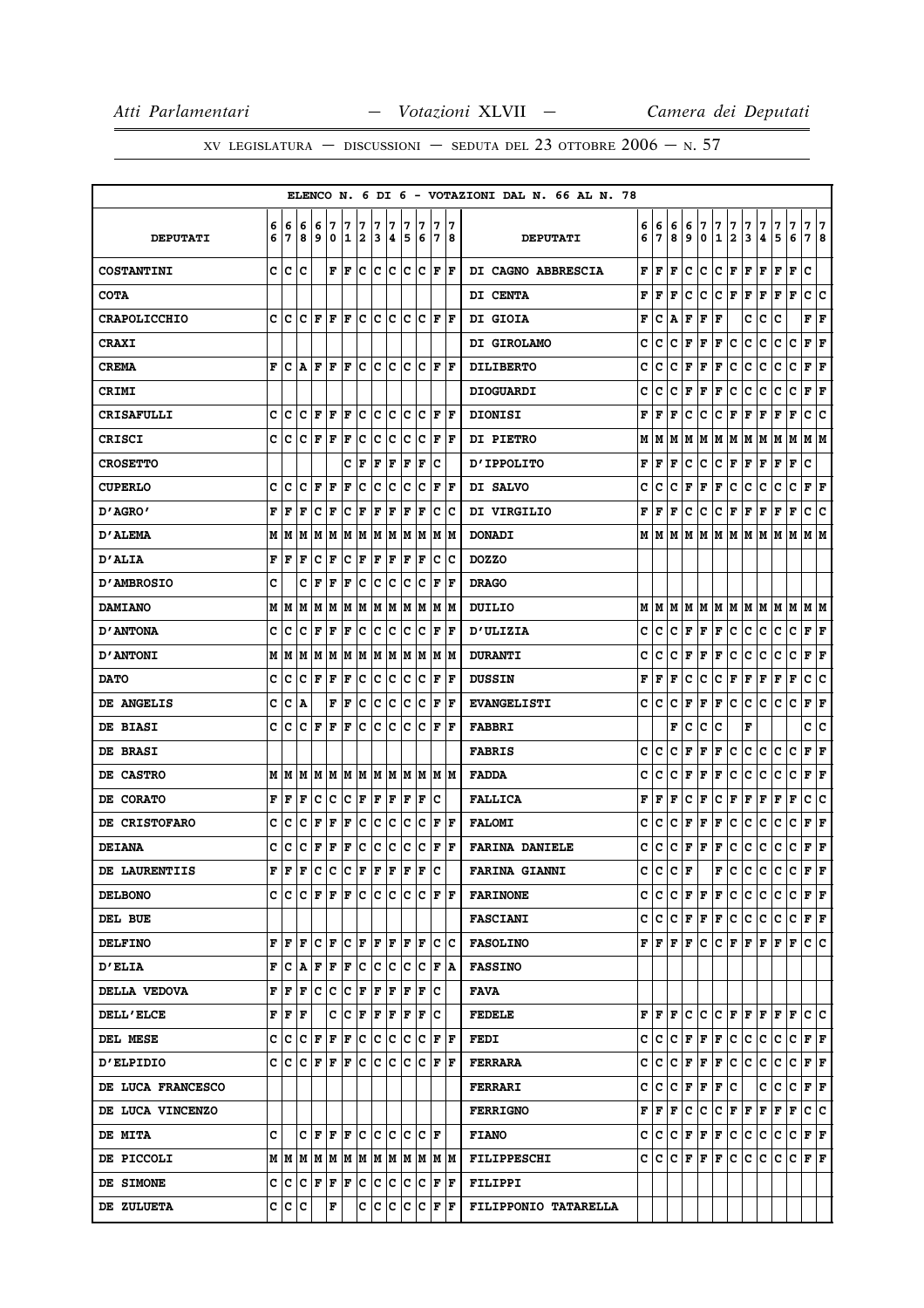|                             |        |                           |        |        |                            |        |                              |        |        |        |                                                                       |        |                         | ELENCO N. 6 DI 6 - VOTAZIONI DAL N. 66 AL N. 78 |        |                                |        |             |              |                   |        |        |                                |        |             |                        |  |
|-----------------------------|--------|---------------------------|--------|--------|----------------------------|--------|------------------------------|--------|--------|--------|-----------------------------------------------------------------------|--------|-------------------------|-------------------------------------------------|--------|--------------------------------|--------|-------------|--------------|-------------------|--------|--------|--------------------------------|--------|-------------|------------------------|--|
| <b>DEPUTATI</b>             | 6<br>6 | 6<br>7                    | 6<br>8 | 6<br>9 | 7<br>0                     | 7<br>1 | 7<br>$\overline{\mathbf{2}}$ | 7<br>3 | 7<br>4 | 7<br>5 | 7<br>6                                                                | 7<br>7 | 17<br>8                 | <b>DEPUTATI</b>                                 | 6<br>6 | 6<br>7                         | 6<br>8 | 6<br>9      | 7<br>0       | 7<br>$\mathbf{1}$ | 7<br>2 | 7<br>3 | 7<br>4                         | 7<br>5 | 7<br>6      | 7<br>7<br>7<br>8       |  |
| <b>FINCATO</b>              | C.     | c                         |        | C F    | lF.                        | ١F     | c                            |        | C      |        |                                                                       |        | l F                     | <b>GAROFANI</b>                                 | c      | c                              | c      | F           | F            | F                 | c      | c      | c                              | c      | $\mathbf c$ | ${\bf F} \mid {\bf F}$ |  |
| <b>FINI GIANFRANCO</b>      |        |                           |        |        |                            |        |                              |        |        |        |                                                                       |        |                         | <b>GASPARRI</b>                                 | F      | F                              |        |             | c            | с                 | F      | F      |                                | F      | F           | c<br>c                 |  |
| <b>FINI GIUSEPPE</b>        | F      | F                         | F      | c      | c                          | c      | ΙF                           | l F    | ΙF     | ΙF     | lF                                                                    | Ιc     | Ιc                      | <b>GELMINI</b>                                  | F      | F                              | F      | c           | F            | c                 | F      | F      | F                              | F      | F           | c<br>c                 |  |
| <b>FIORIO</b>               | с      | c                         | c      | F      | F                          | F      | c                            |        |        |        | C C C C                                                               |        | F F                     | <b>GENTILI</b>                                  | c      | c                              | с      | F           | F            | F                 | с      | с      | с                              | с      | с           | ${\bf F} \mid {\bf F}$ |  |
| <b>FIORONI</b>              | М      | М                         | М      | M      | IМ                         | lМ     | M                            |        | M M    |        | M  M  M                                                               |        | lМ                      | GENTILONI SILVERI                               | М      | М                              | М      | М           | М            | м                 | Μ      | М      | м                              | м      | М           | м<br>IМ                |  |
| <b>FISTAROL</b>             | c      | c                         | с      | F      | F                          | F      | c                            | c      | c      | c      | Ιc                                                                    |        | F   F                   | <b>GERMANA'</b>                                 | F      | F                              | F      | с           | с            | с                 | F      | F      | F                              | F      | F           | c                      |  |
| <b>FITTO</b>                | F      | F                         | F      | c      | F                          | c      | F                            | F      | F      | F      | F                                                                     | c      | lc                      | <b>GERMONTANI</b>                               | F      | F                              | F      | c           | F            | с                 | F      | F      | F                              | F      | F           | c                      |  |
| <b>FLORESTA</b>             | F      | F                         | F      | c      | C                          | c      | F                            | l F    | F      | lF     | ١F                                                                    | c      |                         | <b>GHIZZONI</b>                                 | c      | C                              | c      | F           | F            | F                 | c      | c      | c                              | c      | c           | ${\bf F} \mid {\bf F}$ |  |
| <b>FLUVI</b>                | с      | c                         | c      | F      | F                          | F      | c                            | c      | Iс     | Ιc     | Iс                                                                    | F      | ١F                      | <b>GIACHETTI</b>                                | c      | с                              | с      | F           | F            | F                 | с      | c      | c                              | c      | c           | ${\bf F} \mid {\bf F}$ |  |
| FOGLIARDI                   | c      | c                         | c      | F      | F                          | F      | c                            | c      | Ιc     | c      | Ιc                                                                    | F      | ١F                      | <b>GIACOMELLI</b>                               |        |                                |        |             |              |                   |        |        |                                |        |             |                        |  |
| <b>FOLENA</b>               | c      | c                         | c      | F      | F                          | F      | c                            | lc.    | c      | Iс     | Iс                                                                    |        | F  F                    | <b>GIACOMONI</b>                                | F      | F                              | F      | с           | c            | c                 | F      | F      | F                              | FF     |             | c<br> c                |  |
| <b>FONTANA CINZIA MARIA</b> | c      | c                         | c      | F      | F                          | F      | c                            | c      | c      | c      | Ιc                                                                    | ΙF     | lF                      | GIBELLI                                         | F      | F                              | F      | c           |              | c                 | F      | F      | F                              | F      |             | c                      |  |
| <b>FONTANA GREGORIO</b>     | F      | F                         | F      | c      | c                          | c      | F                            | F      | F      | F      | F                                                                     | c      | Ιc                      | <b>GIORDANO</b>                                 |        |                                |        |             |              |                   |        |        |                                |        |             | F                      |  |
| <b>FORGIONE</b>             | c      | c                         | C      | F      |                            | F      | C                            | lc.    | Ιc     | lc     | Ιc                                                                    | F      | ١F                      | GIORGETTI ALBERTO                               | F      | F                              | F      | c           | F            | c                 | F      | F      | F                              | F      | F           | c<br>C                 |  |
| <b>FORLANI</b>              | F      | F                         |        |        | F                          | c      | F                            | F      | F      | F      | F                                                                     | c      | Ιc                      | GIORGETTI GIANCARLO                             |        |                                |        |             |              |                   |        |        |                                |        |             |                        |  |
| <b>FORMISANO</b>            | F      | F                         | F      | c      | с                          | c      | F                            | F      | F      | F      | lF                                                                    |        | $ {\bf c} \;   {\bf c}$ | GIOVANARDI                                      | М      | IМ                             | M      | м           | M            |                   |        |        | MMMMMMM                        |        |             | M M                    |  |
| <b>FOTI</b>                 | F      | F                         | F      | c      |                            | c      | A                            | F      | F      | F      | F                                                                     | c      |                         | <b>GIOVANELLI</b>                               | c      | c                              | c      | F           | F            | F                 | с      | с      | с                              | c      | с           | F<br>F                 |  |
| <b>FRANCESCATO</b>          | c      | c                         | c      | F      | F                          | F      | c                            |        | c c    |        | $ {\tt C}\, {\tt C}\, $ F $ {\tt F}\, $                               |        |                         | GIRO                                            | F      | F                              | F      | c           |              | c                 | F      | F      | F                              | F      | $\mathbf F$ | ١c<br>c                |  |
| <b>FRANCESCHINI</b>         | c      | c                         | c      | F      | F                          | F      | c                            | c      | c      | c      | Ιc                                                                    | l F    | lF                      | <b>GIUDICE</b>                                  |        |                                |        |             |              |                   |        |        | F                              | F      | F           | c                      |  |
| <b>FRANCI</b>               | c      | c                         | c      | F      | $\mathbf F$                | F      | c                            | c      | c      | c      | Ιc                                                                    |        | F  F                    | <b>GIUDITTA</b>                                 | c      | c                              | c      | F           | F            | F                 | c      | c      | c                              | c      | c           | ${\bf F} \mid {\bf F}$ |  |
| <b>FRANZOSO</b>             | F      | F                         | F      | c      | C                          | c      | ΙF                           | l F    | F      | ΙF     | lF                                                                    |        | $ {\bf c}\> {\bf c}$    | GIULIETTI                                       | c      | c                              |        |             | F            |                   | c      |        |                                |        | c           | F                      |  |
| <b>FRASSINETTI</b>          | F      | F                         | F      | c      | F                          | c      | F                            | F      | F      | F      | F                                                                     | c      |                         | GOISIS                                          | F      | F                              | F      | c           | F            | с                 | F      | F      | F                              | F      | F           | c<br>C                 |  |
| <b>FRATTA PASINI</b>        | F      | F                         | F      | c      | с                          | Ιc     | F                            | F      | F      | F      | F                                                                     |        | $ {\bf c} \;   {\bf c}$ | GOZI                                            | c      | c                              | с      | F           | F            | F                 | c      | c      | с                              | с      | c           | ${\bf F} \mid {\bf F}$ |  |
| <b>FRIAS</b>                | c      | c                         | c      | F      | F                          | F      | c                            | IC.    | Iс     | Ιc     | lc                                                                    | F      | ١F                      | <b>GRASSI</b>                                   | c      | c                              | c      | F           | F            | F                 | с      | c      | c                              | c      | с           | F                      |  |
| <b>FRIGATO</b>              |        |                           |        |        |                            |        |                              |        |        |        |                                                                       |        |                         | <b>GRECO</b>                                    | F      | F                              | F      | с           | c            | с                 | F      | F      | F                              | F      | F           | c<br> c                |  |
| <b>FRONER</b>               | c      | c                         | c      |        | $\bf{F}$ $\bf{F}$ $\bf{F}$ |        | lc.                          |        | c c c  |        |                                                                       |        | C F F                   | <b>GRILLINI</b>                                 | c      | c                              | c      | F           | F            | F                 | с      | c      | c                              | с      | c           | F<br>F                 |  |
| <b>FUGATTI</b>              |        |                           |        |        |                            |        |                              |        |        |        |                                                                       |        |                         | <b>GRIMALDI</b>                                 |        |                                |        |             |              |                   |        |        |                                |        |             |                        |  |
| <b>FUMAGALLI</b>            |        |                           |        |        |                            |        |                              |        |        |        | $C  C   C   F   F   C   C   C   C   F   F $                           |        |                         | <b>GRIMOLDI</b>                                 |        | FF                             | F      | c           | F            |                   |        |        | C F F F F                      |        | $\mathbf F$ | lc lc.                 |  |
| <b>FUNDARO'</b>             |        |                           |        |        |                            |        |                              |        |        |        |                                                                       |        |                         | <b>GUADAGNO</b>                                 |        |                                |        |             |              |                   |        |        |                                |        |             |                        |  |
| <b>GALANTE</b>              |        |                           |        |        |                            |        |                              |        |        |        | $M$   $M$   $M$   $M$   $M$   $M$   $M$   $M$   $M$   $M$   $M$   $M$ |        |                         | <b>HOLZMANN</b>                                 |        | F                              | F      | c           | c            |                   | C F    |        | ${\bf F} \,   \, {\bf F} \,  $ |        | F F C       |                        |  |
| <b>GALATI</b>               |        |                           |        |        |                            |        |                              |        |        |        | ${\bf F} \parallel {\bf F} \parallel {\bf F}$                         |        | c c                     | <b>IACOMINO</b>                                 | c      |                                | c      | F           | F            | F                 | с      | c      | c                              | c      |             | C F F                  |  |
| <b>GALEAZZI</b>             |        |                           |        |        |                            |        |                              |        |        |        | C C C F F F C C C C C F F                                             |        |                         | <b>IANNARILLI</b>                               |        |                                | F      |             |              |                   | F      | F      | F                              | F      | F           | c c                    |  |
| <b>GALLETTI</b>             |        |                           |        |        |                            |        |                              |        |        |        |                                                                       |        |                         | <b>IANNUZZI</b>                                 | c      | c                              | c      | F           | F            | F                 | c      | c      | с                              | с      | c           | FF                     |  |
| <b>GALLI</b>                |        | FF                        | F      |        |                            |        |                              |        |        |        | C C C F F F F F F                                                     |        | c c                     | <b>INCOSTANTE</b>                               | c      | c                              | c      | $\mathbf F$ | $\mathbf{F}$ | $\mathbf F$       | c      | c      | c                              | c      | c           | F F                    |  |
| <b>GAMBA</b>                | F      | F                         | F      |        |                            |        |                              |        |        |        | C C C F F F F F F                                                     | Iс     |                         | <b>INTRIERI</b>                                 | c      | c                              | c      | F           | F            | F                 | c      | с      |                                | c      | c           | FF                     |  |
| <b>GAMBESCIA</b>            | c      | c                         | c      | F      | F                          | F      |                              |        |        |        | c c c c c  <b>F</b>                                                   |        |                         | <b>JANNONE</b>                                  |        | F                              | F      | c           | с            | с                 | F      | F      | F                              | F      | F           | c                      |  |
| <b>GARAGNANI</b>            | F      | F                         | F      | F      | c                          |        | $ {\bf C}  {\bf F} $         | F F    |        |        | F F                                                                   |        | c c                     | <b>KHALIL</b>                                   | c      | с                              | c      | F           | F            | F                 | c      | c      | c                              | с      |             | C F F                  |  |
| <b>GARAVAGLIA</b>           | F      | F                         | F      |        | $ {\bf C}  {\bf F} $       |        | $ {\bf C}  {\bf F} $         | F F    |        |        | F F                                                                   |        | $ {\bf c} \;   {\bf c}$ | <b>LA FORGIA</b>                                | c      | c                              | с      | F           | F            | F                 | c      | c      | с                              | с      | c           | F F                    |  |
| <b>GARDINI</b>              |        | ${\bf F}$ $\bf F$ $\bf F$ |        |        | C F                        |        |                              |        |        |        | C F F F F F                                                           |        | $ {\bf c}\> {\bf c}$    | LAGANA' FORTUGNO                                |        | с                              | с      | F           | F            | F                 | c      | c      | c                              | с      | c           | F F                    |  |
| GARNERO SANTANCHE'          |        |                           |        |        |                            |        |                              |        |        |        |                                                                       | с      |                         | <b>LAINATI</b>                                  |        | ${\bf F} \,   \, {\bf F} \,  $ | F      | c           | F            |                   | C F    |        | F F F F                        |        |             | c c                    |  |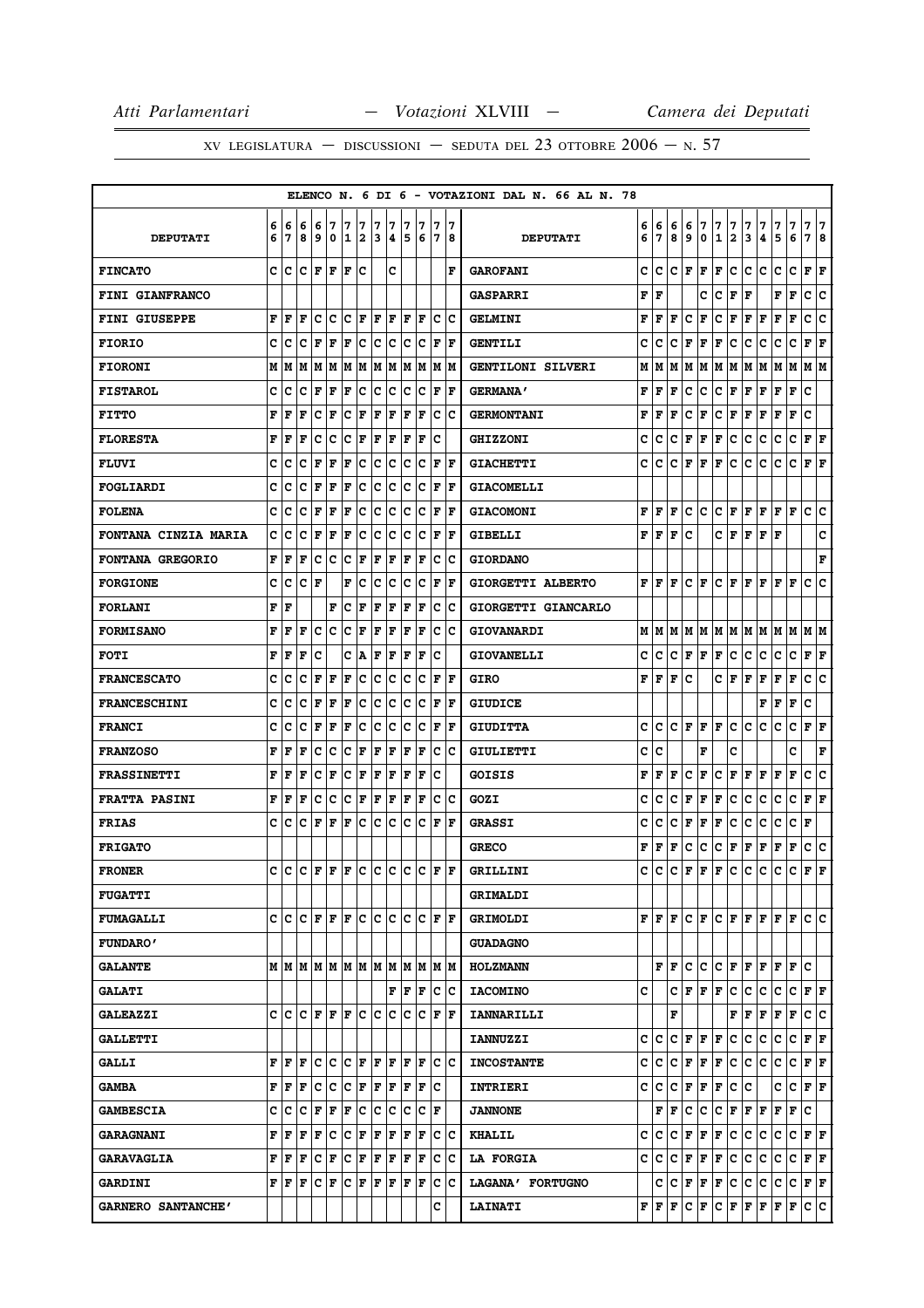|                    |   |           |               |     |           |     |     |     |                                       |     |      |             |       | ELENCO N. 6 DI 6 - VOTAZIONI DAL N. 66 AL N. 78 |   |                           |    |             |                                                    |               |                         |     |                        |      |             |                                 |
|--------------------|---|-----------|---------------|-----|-----------|-----|-----|-----|---------------------------------------|-----|------|-------------|-------|-------------------------------------------------|---|---------------------------|----|-------------|----------------------------------------------------|---------------|-------------------------|-----|------------------------|------|-------------|---------------------------------|
|                    | 6 | 6         | 6             | 16  | 7         | 7   | 7   | 7   | 7                                     | 7   | 7    | 7           | 17    |                                                 | 6 | 6                         | 6  | 6           | 7                                                  | 7             | 7                       | 7   | 7                      | 7    | 7           | 7   7                           |
| <b>DEPUTATI</b>    | 6 | 17        | 8             | و   | 0         | 12  |     | 3   | 4                                     | 5   | 6    |             | 7  8  | <b>DEPUTATI</b>                                 | 6 | 7                         | 8  | 9           | 0                                                  | $\mathbf{1}$  | $\overline{\mathbf{2}}$ | 3   | 4                      | 5    | 6           | 78                              |
| LA LOGGIA          |   | F  F      | F             | lc. | C C F F F |     |     |     |                                       |     | F  F |             | ∣c ∣c | <b>MANCUSO</b>                                  |   | F                         | F  |             | F                                                  | IC.           | F                       | F   |                        | F F. |             | c                               |
| LA MALFA           |   |           |               |     |           |     |     |     |                                       |     |      |             |       | <b>MANTINI</b>                                  | c | c                         | c  | $\mathbf F$ | F                                                  | $\mathbf F$   | c                       | c.  | lc.                    | c    | lc.         | F F                             |
| <b>LAMORTE</b>     | F | F         | F             | Iс  | ١c        | Ιc  | l F | F   | F                                     | F   | F    | с           | Ιc    | <b>MANTOVANI</b>                                | c | c                         | c  | F           | F                                                  | F             |                         |     |                        |      | c           | F<br>ΙF                         |
| <b>LANDOLFI</b>    |   |           |               |     |           |     |     |     |                                       |     |      |             |       | <b>MARAN</b>                                    | c | c                         | c  | F           | F                                                  | F             | c                       | C   | IС                     | c    | c           | $ {\bf F}  {\bf F} $            |
| <b>LANZILLOTTA</b> |   | MM        |               |     |           |     |     |     | M  M  M  M  M  M  M                   | lм  | M    | M           | lМ    | <b>MARANTELLI</b>                               | c | c                         | c  | F           | F                                                  | F             | c                       | с   | с                      | с    | с           | F<br>F                          |
| <b>LARATTA</b>     |   |           | C C C F       |     | ΙF        | F   | c   | lc. | lc.                                   | lc. | Iс   | F           | ١F    | <b>MARCAZZAN</b>                                | F | F                         | F  | c           | F                                                  | c             | F                       | F   | F                      | г    | F           | c<br> c                         |
| LA RUSSA           |   |           |               |     |           |     |     |     |                                       |     |      |             |       | <b>MARCENARO</b>                                | c | c                         | c  | F           | F                                                  | $\mathbf F$   | c                       | с   | c                      | c    | $\mathbf C$ | $ {\bf F}  {\bf F} $            |
| <b>LATTERI</b>     | c | ١c        | с             | l F | F         | F   | Iс  | c   | Iс                                    | c   | Iс   | F           | ١F    | <b>MARCHI</b>                                   | c | c                         | c  | F           | F                                                  | $\mathbf F$   | c                       | c   | c                      | c    | c           | ${\bf F} \,   \, {\bf F}$       |
| <b>LAURINI</b>     | F | F         | F             | Ιc  | F         | c   | F   | F   | F                                     | F   | F    | c           | Iс    | <b>MARGIOTTA</b>                                |   |                           |    | F           | F                                                  | $\mathbf F$   | c                       | c   | c                      |      |             | FF                              |
| LAZZARI            | F | ١F        | l F           | Iс  | Iс        | Ιc  | F   | F   | F                                     | F   | F    | c           |       | <b>MARIANI</b>                                  | c | с                         | c  | F           | F                                                  | F             | c                       | с   | c                      | c    | c           | $ {\bf F}  {\bf F} $            |
| LEDDI MAIOLA       | c | с         | c             | F   | F         | F   | c   | c   | c                                     | Iс  | Iс   | F           | ΙF    | <b>MARINELLO</b>                                | F | F                         | F  | с           | F                                                  | с             | F                       | F   | F                      | F    | F           | c                               |
| <b>LENNA</b>       | F | F         | F             | Iс  | C         | c   | F   | F   | F                                     | l F | F    | c           | Ιc    | <b>MARINO</b>                                   |   |                           |    |             |                                                    |               |                         |     |                        |      |             |                                 |
| LENZI              | c | c         | lc            | F   | F         | F   | c   | c   | c                                     | c   | Ιc   | F           | l F   | <b>MARONE</b>                                   | c | lc.                       | c  | F F         |                                                    | F             | c                       | c.  | lc.                    | c    | c           | $\bf{F}$ $\bf{F}$               |
| LEO                | F | F         | F             | Iс  | Iс        | Ιc  | F   | F   | F                                     | F   | F    | c           |       | <b>MARONI</b>                                   | М |                           | MM |             |                                                    |               |                         |     | M  M  M  M  M  M  M  M |      |             | M M                             |
| <b>LEONE</b>       | F | l F       | F             | с   | F         | Ιc  | F   | F   | F                                     | F   | F    | с           | ΙC    | <b>MARRAS</b>                                   | F | lF.                       | F  | c           | lc.                                                | c             | F                       | F   | F                      | F    | F           | c<br>١c                         |
| <b>LEONI</b>       | c | Ιc        | Ιc            | F   | F         | F   | c   | c   | ∣c                                    | Iс  | Iс   | F           | lF.   | <b>MARTELLA</b>                                 |   |                           |    |             |                                                    |               |                         |     |                        |      |             |                                 |
| LETTA              |   | MM        | lМ            |     | MMMM      |     |     |     | IM IM                                 | lм  | lМ   | lм          | lм    | MARTINELLI                                      | F |                           | F  |             | с                                                  | c             |                         | F   | F                      | lF.  | F           | c<br>Iс                         |
| LEVI               |   | M   M   M |               |     | MM        |     | M M |     | MM                                    |     | M  M |             | M M   | <b>MARTINELLO</b>                               | F | F                         | F  | F           | c                                                  | c             | F                       | F   | ΙF                     |      | F           | c c                             |
| <b>LICANDRO</b>    | c | c         | c             | lF. | F         | F   | c   | c   | c                                     | c   | Ιc   | F           | F     | <b>MARTINO</b>                                  |   |                           |    |             |                                                    |               |                         |     |                        |      |             |                                 |
| LICASTRO SCARDINO  | F | ١F        | F             | Iс  | Ιc        | lc. | F   | F   | F                                     | F   | F    | c           | Ιc    | <b>MARTUSCIELLO</b>                             |   |                           |    |             |                                                    |               |                         |     |                        |      |             |                                 |
| LI CAUSI           | c | C         | c             | F   | F         | F   | c   | Ιc  | c                                     | Iс  | Iс   | F           | F     | <b>MASCIA</b>                                   | c | с                         | c  | F           | F                                                  | F             | c                       | с   | с                      | c    | с           | ${\bf F} \,   \, {\bf F}$       |
| LION               | c | с         | Iс            | F   | F         | F   | c   | Ιc  | Iс                                    | Iс  | Iс   | F           | l F   | <b>MATTARELLA</b>                               |   | c                         | c  | F           | F                                                  | F             | c                       | c   | c                      | c    | c           | F F                             |
| LISI               | F | F         | F             | c   | F         | c   | F   | F   | F                                     | F   | lF.  | c           | Ιc    | <b>MAZZARACCHIO</b>                             | F | F                         | F  | c           | c                                                  | c             | F                       | F   | F                      | F    | F           | c<br>lc.                        |
| <b>LOCATELLI</b>   | c | ١c        | c             | l F | F         | F   | c   | Ιc  | c                                     | c   | Iс   | F           | F     | <b>MAZZOCCHI</b>                                | М | lМ                        | M  | M  M        |                                                    | M             | M                       | MM  |                        | M    | M           | M  M                            |
| <b>LOMAGLIO</b>    | c | c         | Ιc            | F   | F         | F   | c   | c   | c                                     | c   | Iс   | F           | F     | <b>MAZZONI</b>                                  |   | ${\bf F}$ $\bf F$ $\bf F$ |    |             | F                                                  | с             | F F                     |     |                        | F    | F           | c<br>c                          |
| LOMBARDI           | c | c         | c             | F   | l F       | F   | ∣c  | c   | c                                     | c   | c    | $\mathbf F$ | F     | <b>MELANDRI</b>                                 |   | мIм                       |    |             |                                                    |               |                         |     |                        |      |             |                                 |
| LO MONTE           |   |           |               |     |           |     |     |     |                                       |     |      |             |       | MELE                                            |   |                           |    | F F F C     | lc.                                                |               |                         |     | C F F F F F            |      |             | lc lc.                          |
| <b>LONGHI</b>      |   |           | C IC IC IF IF |     |           | F C |     | c c |                                       | lc. | lc   | F  F        |       | <b>MELLANO</b>                                  |   |                           |    |             |                                                    |               |                         |     |                        |      |             |                                 |
| LO PRESTI          |   |           |               |     |           |     |     |     |                                       |     |      |             |       | <b>MELONI</b>                                   |   |                           |    |             |                                                    |               |                         |     |                        |      |             | MMMMMMMMMMMMMMM                 |
| <b>LOVELLI</b>     |   |           |               |     |           |     |     |     | C C C F F F C C C C C F               |     |      |             |       | <b>MENIA</b>                                    | F |                           |    | F C         | lc.                                                |               | F                       |     |                        | F    |             | c c                             |
| <b>LUCA'</b>       |   |           |               |     |           |     |     |     | M   M   M   M   M   M   M   M   M   M |     |      |             | IM IM | <b>MEREU</b>                                    |   | FF                        | F  | с           | F                                                  | c             | F                       | F   | F                      | F    | F           | c c                             |
| <b>LUCCHESE</b>    |   | F  F      | F             | c   | ∣c        | c   | F   | F   | F                                     | F   | F    | c           | c     | <b>MERLO GIORGIO</b>                            |   | c Ic                      |    |             | $ C $ $\mathbf{F}$ $ \mathbf{F} $ $\mathbf{F}$ $ $ |               | c                       | c   | c                      | c    | c           | F F                             |
| LULLI              |   | c  c      | lc            | F   | F         | F   | c   | c   | c                                     | lc. | lc.  | F           | F     | MERLO RICARDO ANTONIO                           |   |                           |    |             |                                                    |               |                         |     |                        |      |             |                                 |
| <b>LUMIA</b>       |   | c  c      | lc            | F   | F         | F   | c   | c   | Iс                                    | lc. | Ιc   | F           | ŀF    | <b>MERLONI</b>                                  |   |                           |    |             |                                                    | C C C F F F C |                         | c.  | c                      | lc.  |             | $ {\bf C}\, $ F $ {\bf F}\, $ F |
| <b>LUONGO</b>      |   | c  c  c   |               | F   | F         | F   | c   | Ιc  | Iс                                    | Ιc  | Ιc   | F           | lF.   | <b>META</b>                                     |   |                           |    |             |                                                    |               |                         |     |                        |      |             |                                 |
| LUPI               | F | ١F        | F             | Iс  | ∣c        | c   | F   | F   | F                                     | F   | F    | c           |       | <b>MIGLIAVACCA</b>                              |   |                           |    |             |                                                    |               |                         |     |                        |      |             | F                               |
| <b>LUSETTI</b>     |   |           |               |     |           |     |     |     | C  C C  F F F C  C C C C              |     |      | F F         |       | MIGLIOLI                                        |   |                           |    |             |                                                    | C C C F F F C |                         | c c |                        | lc.  | lc.         | F F                             |
| <b>LUSSANA</b>     | F | ١F        | c             | Ιc  | F         | c   | F   | F   | F                                     | F   | F    | c           | ΙC    | <b>MIGLIORE</b>                                 |   | c  c                      | C  | F F         |                                                    | F             | c                       | c   | c                      | c    | С           | $ {\bf F}  {\bf F} $            |
| <b>MADERLONI</b>   |   |           | C C C F       |     | F         | F   | c   | c   | c                                     | lc. | Iс   | F           | F     | <b>MIGLIORI</b>                                 |   |                           |    | F F C F     |                                                    | C F F F       |                         |     |                        | F F  |             | lc.                             |
| <b>MANCINI</b>     |   |           |               |     |           |     |     |     |                                       |     |      |             |       | <b>MILANA</b>                                   |   |                           |    |             | C C C F F F                                        |               | lc.                     | c.  | с                      | c    | c           | F F                             |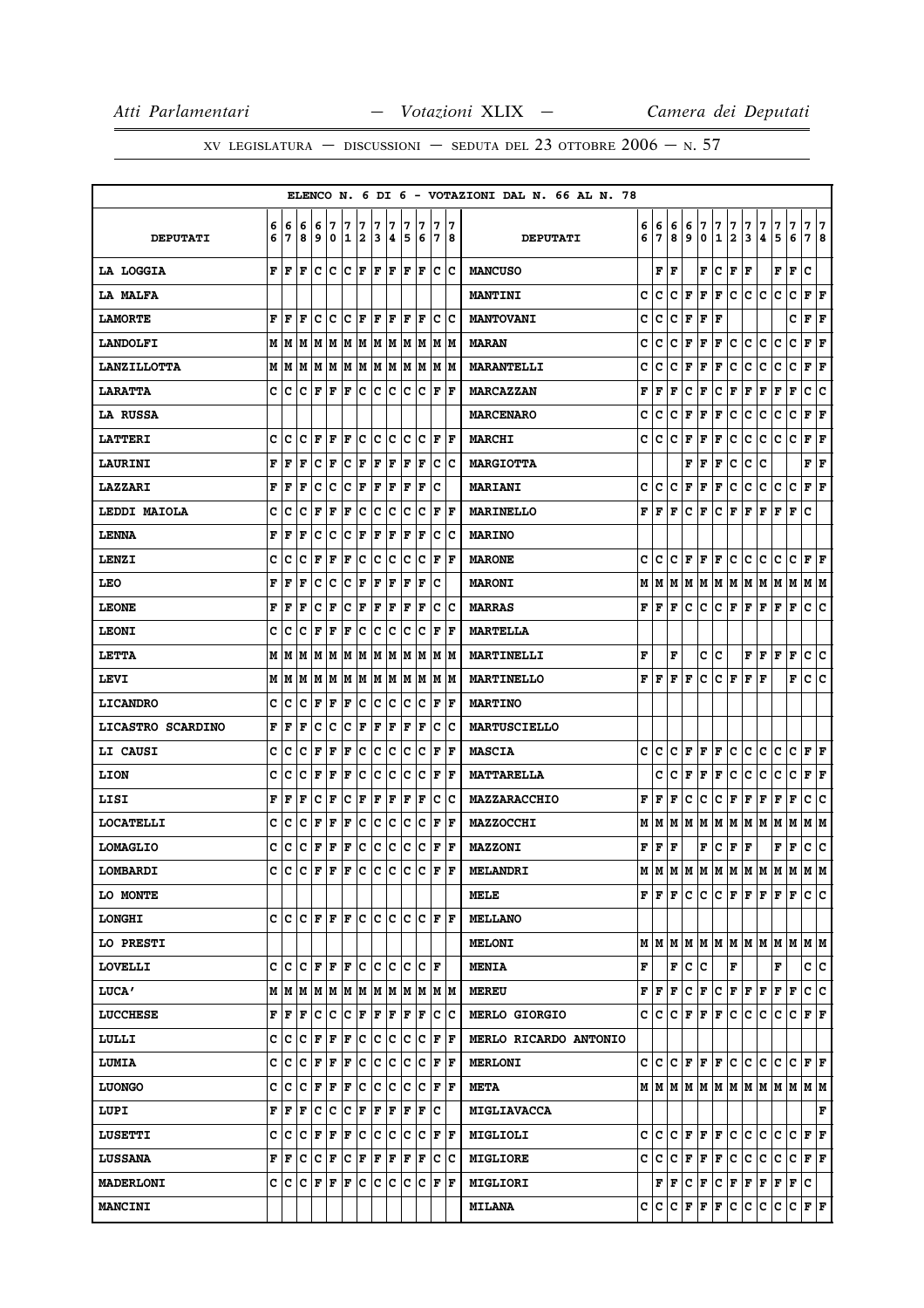|                         |        |        |                          |        |                            |                   |                      |        |                        |        |                                    |        |                              | ELENCO N. 6 DI 6 - VOTAZIONI DAL N. 66 AL N. 78 |        |        |        |        |        |                   |                   |        |        |         |        |                                                                                     |        |
|-------------------------|--------|--------|--------------------------|--------|----------------------------|-------------------|----------------------|--------|------------------------|--------|------------------------------------|--------|------------------------------|-------------------------------------------------|--------|--------|--------|--------|--------|-------------------|-------------------|--------|--------|---------|--------|-------------------------------------------------------------------------------------|--------|
| <b>DEPUTATI</b>         | 6<br>6 | 6<br>7 | 6<br>8                   | 6<br>9 | 7<br>0                     | 7<br>$\mathbf{1}$ | 7<br>$\mathbf{2}$    | 7<br>3 | 7<br>4                 | 7<br>5 | 7<br>6                             | 7<br>7 | 17<br>8                      | <b>DEPUTATI</b>                                 | 6<br>6 | 6<br>7 | 6<br>8 | 6<br>9 | 7<br>0 | 7<br>$\mathbf{1}$ | 7<br>$\mathbf{2}$ | 7<br>3 | 7<br>4 | 7<br>5  | 7<br>6 | 7<br>7                                                                              | 7<br>8 |
| <b>MILANATO</b>         | F      | F      | F                        | c      | l F                        |                   | $ {\bf C}  {\bf F} $ |        | F  F                   |        | F  F                               |        | c c                          | ORLANDO ANDREA                                  | c      | c      | c      | F      | F      | F                 | c                 | c      | c      | c       | c      | ${\bf F} \mid {\bf F}$                                                              |        |
| <b>MINARDO</b>          |        |        |                          |        |                            |                   |                      |        |                        |        |                                    |        |                              | ORLANDO LEOLUCA                                 | c      | C      | c      | F      | F      | F                 | c                 | c      | c      |         |        |                                                                                     | F      |
| <b>MINASSO</b>          | F      | F      | F                        | c      | c                          |                   | C F                  | l F    | ١F                     | ΙF     | ١F                                 | Iс     | ΙC                           | <b>OSSORIO</b>                                  | c      | c      | c      | F      | F      | F                 | c                 | c      | c      | c       | c      | F<br>F                                                                              |        |
| <b>MINNITI</b>          |        | M   M  | M                        |        |                            |                   |                      |        |                        |        | M  M  M  M  M  M  M  M  M  M       |        |                              | <b>OTTONE</b>                                   | c      | c      | с      | F      | F      | F                 | c                 | c      | с      | с       | c      | ${\bf F} \mid {\bf F}$                                                              |        |
| <b>MISIANI</b>          | c      | c      | c                        | F      | F                          | F                 | с                    | lc.    | ∣c                     | Iс     | ΙC                                 | ١F     | ١F                           | PAGLIARINI                                      | c      | c      | c      | F      | F      | F                 | c                 | c      | c      | с       | с      | ΙF<br>F                                                                             |        |
| <b>MISITI</b>           | c      | c      | c                        | F      | F                          | F                 | c                    | c      | Iс                     | c      | Iс                                 | F      | ΙF                           | PALMIERI                                        | F      | F      | F      | c      | c      | с                 | F                 | F      | F      | F       | F      | c                                                                                   |        |
| <b>MISTRELLO DESTRO</b> | F      | F      | F                        | c      | c                          | c                 | F                    | F      | F                      | F      | F                                  | c      | Ιc                           | <b>PALOMBA</b>                                  | c      | c      | c      | F      | F      | F                 | с                 | с      | c      | с       | с      | F<br>F                                                                              |        |
| <b>MISURACA</b>         | F      | F      | F                        | c      | F                          | с                 | F                    | F      | F                      | F      | F                                  | Ιc     |                              | <b>PALUMBO</b>                                  | F      | F      | F      | c      | с      | с                 | F                 | F      | F      | F       | F      | c<br>c                                                                              |        |
| <b>MOFFA</b>            | F      | F      | F                        | c      | с                          | c                 | F                    | F      | F                      | F      | F                                  | c      | ١c                           | <b>PANIZ</b>                                    | F      | F      | F      | c      | с      | с                 | F                 | F      | F      | F       | F      | c<br>c                                                                              |        |
| <b>MONACO</b>           | c      | c      | c                        | F      | F                          | F                 | c                    | lc.    | Iс                     | c      | Ιc                                 | F      | ١F                           | PAOLETTI TANGHERONI                             | F      |        |        |        | c      | c                 | F                 | F      | F      | F       | F      | c                                                                                   |        |
| <b>MONDELLO</b>         |        | F      | F                        | c      | c                          | Iс                | F                    | F      | F                      | F      | F                                  | Iс     |                              | <b>PAPINI</b>                                   | c      | с      | c      | F      | F      | F                 | с                 | с      | c      | с       | с      | ${\bf F} \mid {\bf F}$                                                              |        |
| <b>MONTANI</b>          | F      | F      |                          |        |                            |                   | F                    | l F    | F                      | F      | F                                  | c      |                              | <b>PARISI</b>                                   | М      | М      | М      | М      | Μ      | М                 | М                 | Μ      | М      | Μ       | М      | М<br>M                                                                              |        |
| <b>MORMINO</b>          | F      | F      | F                        | c      | c                          | c                 | F                    | F      | F                      | F      | F                                  | c      |                              | <b>PAROLI</b>                                   | F      | F      | F      | c      | F      | с                 | F                 | F      | F      | F       | F      | с<br>Ιc                                                                             |        |
| <b>MORONI</b>           | F      | F      | F                        | F      | F                          | c                 | F                    | F      | F                      | ΙF     | F                                  | c      |                              | <b>PATARINO</b>                                 | F      | F      | F      | c      | с      | с                 | F                 | F      | F      | F       | F      | c                                                                                   |        |
| <b>MORRI</b>            | c      | c      | c                        | F      | F                          | F                 | c                    | c c    |                        | Iс     | Iс                                 | F      | ١F                           | PECORARO SCANIO                                 | М      | М      | М      | М      | M      | М                 | M                 | M      | M      | M       | M      | M  M                                                                                |        |
| <b>MORRONE</b>          | c      | c      | c                        | c      | F                          | F                 | c                    | C.     | Iс                     | Ιc     | Ιc                                 | F      | ١F                           | PECORELLA                                       | F      | F      | F      | c      | F      | с                 | F                 | F      | F      | F       | F      | c                                                                                   |        |
| <b>MOSELLA</b>          | c      | c      | c                        | F      | F                          | F                 | c                    | c      | с                      | c      | Ιc                                 | F      | ١F                           | <b>PEDICA</b>                                   | c      | c      | c      | F      | F      | F                 | с                 | с      | с      | с       | c      | F<br>F                                                                              |        |
| <b>MOTTA</b>            | c      | c      | c                        | F      | F                          | F                 | c                    |        | c c                    | ∣c     | C F                                |        | ١F                           | PEDRINI                                         | c      | c      |        | F      | F      |                   | c                 |        | c      | с       | с      | ${\bf F} \mid {\bf F}$                                                              |        |
| <b>MUNGO</b>            | c      | c      | c                        | F      | F                          | F                 | c                    | c      | Iс                     | c      | Iс                                 | F      | lF                           | PEDRIZZI                                        | F      | F      | F      | c      | c      | c                 | F                 | F      | F      | F       | F      | c                                                                                   |        |
| <b>MURA</b>             |        | c      | c                        | F      | F                          | F                 | c                    | c      |                        | c      | ∣c                                 |        | $ {\bf F}  {\bf F} $         | PEDULLI                                         | с      | c      | с      | F      | F      | F                 | с                 | с      | с      | c       | с      | ${\bf F} \mid {\bf F}$                                                              |        |
| <b>MURGIA</b>           | F      | F      | F                        | c      | c                          | c                 | F                    | F      | F                      | F      | lF                                 | c      |                              | <b>PEGOLO</b>                                   |        | c      | c      | F      | F      | F                 | с                 | c      | c      | c       | c      | F<br>F                                                                              |        |
| <b>MUSI</b>             | c      | c      | c                        | F      | F                          | F                 | c                    |        | c c                    | lc.    | Iс                                 | F      | lF                           | <b>PELINO</b>                                   | F      | F      | F      | c      | с      | с                 | F                 | F      | F      | F       | F      | c<br>c                                                                              |        |
| <b>MUSSI</b>            | M      | M      |                          |        |                            |                   |                      |        |                        |        | MIMIMIMIMIMIMIMIMIM                |        |                              | <b>PELLEGRINO</b>                               | c      | c      | c      | F      | F      | F                 | с                 | с      | с      | c       | c      | ${\bf F} \mid {\bf F}$                                                              |        |
| <b>NACCARATO</b>        | c      | c      | c                        | F      | F                          | lF                | c                    | IC.    | Iс                     | Iс     |                                    |        | $ {\bf C}  {\bf F}  {\bf F}$ | PEPE ANTONIO                                    |        |        |        |        |        |                   |                   |        |        |         |        |                                                                                     |        |
| NAN                     |        |        |                          |        |                            |                   |                      |        |                        |        |                                    |        |                              | PEPE MARIO                                      | F      | F      | F      | c      | с      | с                 | F                 | F      | F      | F       | F      | c c                                                                                 |        |
| <b>NANNICINI</b>        | c      | c      | c                        | l F    | ١F                         | ١F                | c                    |        | c c                    |        | lc Ic                              |        | IF IF                        | PERETTI                                         | F      | F      | F      | c      | F      | с                 | F                 | F      | F      | F       | F      | c<br>с                                                                              |        |
| <b>NAPOLETANO</b>       | c      | c      | c                        |        | $\bf{F}$ $\bf{F}$ $\bf{F}$ |                   | ∣c                   |        | c c                    |        | C C F F                            |        |                              | <b>PERINA</b>                                   | F      | F      | F      | c      | F      | c                 | F                 |        |        | F F F F |        | c c                                                                                 |        |
| <b>NAPOLI ANGELA</b>    |        | F F    | F                        |        |                            |                   |                      |        |                        |        | C C C F F F F F C                  |        |                              | <b>PERTOLDI</b>                                 | c      | c      | c      | F      | F      | $\mathbf F$       | c.                | c      | c      | c       | c      | F F                                                                                 |        |
| NAPOLI OSVALDO          |        | FF     | F                        | c      | c                          |                   | C F F F              |        |                        |        | F F                                |        | c c                          | <b>PERUGIA</b>                                  | c      | c      | c      | F      | F      | F                 | c                 | c      | c      | c       | c      | F F                                                                                 |        |
| <b>NARDI</b>            |        | FF     |                          |        |                            |                   |                      |        |                        |        | $\mathbf{F}$ C C C F F F F F C C   |        |                              | <b>PESCANTE</b>                                 | F      | F      | F      | F      | с      |                   | C F               |        |        | F F F F |        | c c                                                                                 |        |
| <b>NARDUCCI</b>         | c l    | c      |                          |        | $C$ $F$ $F$ $F$            |                   |                      |        |                        |        |                                    |        |                              | PETTINARI                                       | c      | c      | c      | F      | F      | F                 | c                 | c      | c      | c       |        | C F F                                                                               |        |
| <b>NERI</b>             |        |        |                          |        |                            |                   |                      |        |                        |        |                                    |        |                              | <b>PEZZELLA</b>                                 |        |        |        |        |        |                   |                   |        |        |         |        |                                                                                     |        |
| <b>NESPOLI</b>          |        |        | F  F                     |        |                            | c                 |                      |        | ${\bf F} \mid {\bf F}$ |        | F                                  |        |                              | PIAZZA ANGELO                                   | F      | с      | A      | с      | F      | F                 | c                 | c      | c      | c       | CF     |                                                                                     |        |
| <b>NICCHI</b>           | C I    |        |                          |        |                            |                   |                      |        |                        |        | C  C  F  F  F  C  C  C  C  C  F  F |        |                              | PIAZZA CAMILLO                                  | c      | lc.    |        |        |        | C F F F           | $ {\bf c} $       | c      | c.     | c       |        | $ {\bf C}\, {\bf F}\, {\bf F} $                                                     |        |
| <b>NICCO</b>            |        |        | $C  C C F F F C C C C C$ |        |                            |                   |                      |        |                        |        |                                    |        | F  F                         | <b>PICANO</b>                                   | c      | с      | c      | c      | F      | $\mathbf F$       | c.                | c      | c.     | c       | c.     | FF                                                                                  |        |
| <b>NUCARA</b>           |        |        |                          |        |                            |                   |                      |        |                        |        |                                    |        |                              | <b>PICCHI</b>                                   |        |        |        |        |        |                   |                   |        |        |         |        |                                                                                     |        |
| <b>OLIVA</b>            |        |        |                          |        |                            |                   |                      |        |                        |        |                                    |        |                              | PIGNATARO FERDINANDO.                           |        |        |        |        |        |                   |                   |        |        |         |        | $C  C   C   F   F   C   C   C   C   F   F $                                         |        |
| <b>OLIVERIO</b>         |        | c c    |                          |        |                            |                   |                      |        |                        |        | C  F  F  F  C  C  C  C  C  F  F    |        |                              | PIGNATARO ROCCO                                 |        |        |        |        |        |                   |                   |        |        |         |        |                                                                                     |        |
| <b>OLIVIERI</b>         |        |        |                          |        |                            |                   |                      |        |                        |        | C  C C  F F  F C  C  C  C  C  F F  |        |                              | PILI                                            |        | F F F  |        |        | c c    |                   |                   |        |        |         |        | $ {\bf C}\, {\bf F}\, {\bf F}\, {\bf F}\, {\bf F}\, {\bf F}\, {\bf C}\, {\bf C}\, $ |        |
| OPPI                    |        |        |                          |        |                            |                   |                      |        |                        |        |                                    |        |                              | <b>PINI</b>                                     |        |        |        |        |        |                   |                   |        |        |         |        |                                                                                     |        |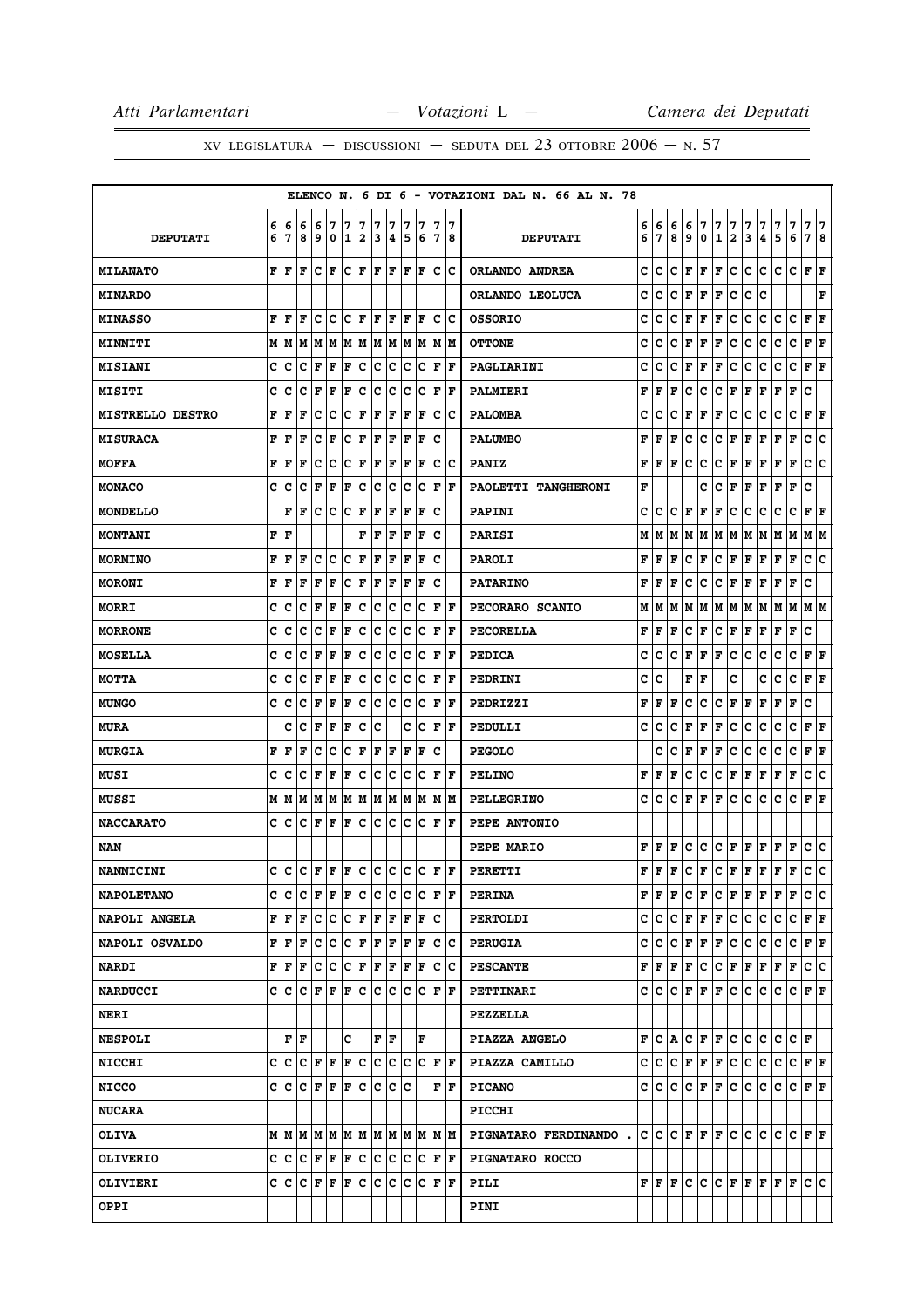|                      |   |                                           |   |       |                                            |    |                             |              |                              |     |                                                                                                                                                                                         |     |                        |    | ELENCO N. 6 DI 6 - VOTAZIONI DAL N. 66 AL N. 78 |     |    |              |             |              |              |              |     |         |                                                                           |             |                                 |     |
|----------------------|---|-------------------------------------------|---|-------|--------------------------------------------|----|-----------------------------|--------------|------------------------------|-----|-----------------------------------------------------------------------------------------------------------------------------------------------------------------------------------------|-----|------------------------|----|-------------------------------------------------|-----|----|--------------|-------------|--------------|--------------|--------------|-----|---------|---------------------------------------------------------------------------|-------------|---------------------------------|-----|
|                      | 6 | 6                                         | 6 | 6     | 7                                          | 7  | 7                           | 7            | 7                            | 7   | 7                                                                                                                                                                                       |     | 7                      | 17 |                                                 | 6   | 6  | 6            | 6           | 7            | 7            | 7            | 7   | 7       | 7                                                                         | 7           | 7                               | 7   |
| <b>DEPUTATI</b>      | 6 | 7                                         | 8 | 9     | 0                                          | 1  | 2                           | 13           | 4                            | 5   | 6                                                                                                                                                                                       |     | 17                     | 18 | <b>DEPUTATI</b>                                 | 6   | 7  | 8            | 9           | 0            | $\mathbf{1}$ | $\mathbf{2}$ | 3   | 4       | 5                                                                         | 6           | 7                               | 8   |
| <b>PINOTTI</b>       | c | c                                         |   | F     | F                                          | F  | c                           | IC.          | ∣c                           | c   | ∣c                                                                                                                                                                                      |     | F F                    |    | <b>RONCONI</b>                                  | F   | F  | F            | с           | c            | c            | F            | F   | F       | F                                                                         | F           | c                               | c   |
| <b>PIRO</b>          | c | c                                         |   | F     | $\mathbf F$                                | F  | c                           | lc.          | c                            | ∣c  | c                                                                                                                                                                                       | F   | ١F                     |    | <b>ROSITANI</b>                                 | F   | F  | F            | c           | с            | с            | F            | F   | F       | F                                                                         | F           | c                               |     |
| <b>PISACANE</b>      | C |                                           | c | Α     | F                                          | F  | ∣c                          |              | C A                          |     | c c                                                                                                                                                                                     |     | F  F                   |    | ROSSI LUCIANO                                   | F   | F  | F            | c           | С            | c            | F            | F   | F       | г                                                                         | $\mathbf F$ | c c                             |     |
| <b>PISCITELLO</b>    |   | c  c                                      |   | F     | F                                          | F  | c                           |              |                              |     | $ {\tt C}\, {\tt C}\, {\tt C}\, {\tt F}\, {\tt F}\,$                                                                                                                                    |     |                        |    | ROSSI NICOLA                                    | Α   | c  | с            | F           | F            |              | с            | c   | c       | c                                                                         | c           | ${\bf F} \,   \, {\bf F}$       |     |
| <b>PISICCHIO</b>     | с | c                                         | c | F     | F                                          | F  | с                           | Ιc           |                              |     |                                                                                                                                                                                         |     | C F F                  |    | <b>ROSSI GASPARRINI</b>                         |     |    |              |             |              |              |              |     |         |                                                                           |             |                                 |     |
| <b>PIZZOLANTE</b>    | F | F                                         | F | c     | c                                          | c  | F                           |              | $ {\bf F}  {\bf F}  {\bf F}$ |     | F                                                                                                                                                                                       |     | c c                    |    | <b>ROSSO</b>                                    | F   | F  | F            | с           | с            | c            | F            | F   | F       | F                                                                         | F           | c                               | lc. |
| <b>POLETTI</b>       | c | c                                         | c | F     | F                                          | F  | c                           | IC.          | ΙC                           | Iс  | Iс                                                                                                                                                                                      |     | F  F                   |    | <b>ROTONDO</b>                                  | c   | c  | c            | F           | F            | F            | c            | c   | c       |                                                                           | c           | ${\bf F} \,   \, {\bf F}$       |     |
| <b>POLLASTRINI</b>   |   | M   M                                     |   |       |                                            |    |                             |              |                              |     | M  M  M  M  M  M  M  M  M  M  M                                                                                                                                                         |     |                        |    | <b>RUGGERI</b>                                  | c   | c  | с            | F           | F            | F            | с            | с   | с       | с                                                                         | c           | ${\bf F} \,   \, {\bf F}$       |     |
| <b>PONZO</b>         | F | F                                         | F | c     | c                                          | Ιc | $\left  \mathbf{F} \right $ |              | F F                          | lF. | ١F                                                                                                                                                                                      |     | c c                    |    | <b>RUGGHIA</b>                                  | c   | c  | с            | F           | F            | F            | c            | c   | c       | c                                                                         | C           | F                               | F   |
| <b>PORCU</b>         |   |                                           |   |       |                                            |    |                             |              |                              |     |                                                                                                                                                                                         |     |                        |    | <b>RUSCONI</b>                                  | c   | c  | c            | F           | F            | F            | с            | с   | с       | с                                                                         | c           | ${\bf F} \mid {\bf F}$          |     |
| <b>PORETTI</b>       | F | c                                         | A |       | C F                                        | F  |                             |              | c c c                        |     | $ C C $ $\mathbf{F}$                                                                                                                                                                    |     |                        |    | <b>RUSSO FRANCO</b>                             | c   | с  | с            | F           | F            | F            | с            | c   | c       | c                                                                         | c           | ${\bf F} \mid {\bf F}$          |     |
| <b>PORFIDIA</b>      | c | c                                         | c | F     | F                                          | F  | lC.                         |              | c c                          | lc. |                                                                                                                                                                                         |     | C F F                  |    | <b>RUSSO PAOLO</b>                              |     |    |              |             |              |              |              |     |         |                                                                           |             |                                 |     |
| <b>POTTINO</b>       |   |                                           |   |       |                                            |    |                             |              |                              |     |                                                                                                                                                                                         |     |                        |    | <b>RUTA</b>                                     |     |    |              |             |              |              |              |     |         |                                                                           |             |                                 |     |
| <b>PRESTIGIACOMO</b> | F | F                                         | F | c     | F                                          | c  | F                           | $\mathbf{F}$ | F                            | F   | F                                                                                                                                                                                       |     | c c                    |    | <b>RUTELLI</b>                                  | М   | М  | М            | М           | М            | М            | M            | М   | M       | M                                                                         | М           | M   M                           |     |
| <b>PREVITI</b>       |   |                                           |   |       |                                            |    |                             |              |                              |     |                                                                                                                                                                                         |     |                        |    | <b>RUVOLO</b>                                   | F   | F  | F            | с           | F            | с            | F            | Г   | F       | г                                                                         | F           | C C                             |     |
| <b>PRODI</b>         | М | М                                         | М | м     | lм                                         |    |                             |              |                              |     | M M M M M M M M                                                                                                                                                                         |     |                        |    | <b>SAGLIA</b>                                   |     | F  | F            | с           | F            | c            | F            | F   | F       | F                                                                         | F           | c                               |     |
| PROIETTI COSIMI      | F | ١F                                        | F | c     | F                                          | Iс | ΙF                          |              | $ {\bf F}  {\bf F} $         | F   | F                                                                                                                                                                                       |     | c c                    |    | <b>SALERNO</b>                                  |     |    |              |             |              |              |              |     |         |                                                                           |             |                                 |     |
| <b>PROVERA</b>       | c | c                                         | c | F     | F                                          | F  | с                           |              | c c                          |     | C C F F                                                                                                                                                                                 |     |                        |    | <b>SAMPERI</b>                                  | c   | c  | c            | F           | F            | F            | с            | с   | с       | c                                                                         | c           | ${\bf F} \mid {\bf F}$          |     |
| <b>OUARTIANI</b>     | c | c                                         | c | F     | F                                          | F  | c                           | lc.          | Iс                           | lc  | Ιc                                                                                                                                                                                      | F   |                        | lF | <b>SANGA</b>                                    | c   | c  |              | F           | F            |              | с            | c   |         | c                                                                         | C           |                                 | F   |
| <b>RAISI</b>         |   | F                                         |   | c     |                                            |    | F                           |              |                              |     | F                                                                                                                                                                                       | ΙC  |                        |    | <b>SANNA</b>                                    | c   | с  | с            | F           | F            | F            | с            | с   | с       | с                                                                         |             | C F F                           |     |
| <b>RAITI</b>         | c | c                                         | c | F     | F                                          | F  | c                           | с            | c                            | c   | Iс                                                                                                                                                                                      |     | F<br>١F                |    | <b>SANTAGATA</b>                                | М   | М  | М            | М           | Μ            | М            | Μ            | Μ   | M       | Μ                                                                         | М           | М                               | M   |
| <b>RAMPELLI</b>      |   |                                           | F | c     | c                                          | c  | F                           | F            | $ {\bf F} $                  | F   | ΙF                                                                                                                                                                                      | Ιc  |                        |    | <b>SANTELLI</b>                                 | F   | F  | А            | c           | F            | с            | Г            | F   | F       | г                                                                         | F           | с                               | c   |
| <b>RAMPI</b>         | c | c                                         | c | F     | F                                          | F  | c                           |              | c c                          | ∣c  | lc                                                                                                                                                                                      | F   | ١F                     |    | <b>SANZA</b>                                    |     |    | F            | c           | с            | с            | F            | F   | F       | F                                                                         | F           | c                               | с   |
| <b>RANIERI</b>       |   |                                           |   |       |                                            |    |                             |              |                              |     |                                                                                                                                                                                         |     |                        |    | <b>SASSO</b>                                    | c   | c  | c            | F           | F            | F            | c            | c   | c       | c                                                                         | c           | F                               | F   |
| <b>RAO</b>           |   |                                           |   |       |                                            |    |                             |              |                              |     |                                                                                                                                                                                         |     |                        |    | <b>SATTA</b>                                    | с   | c  | с            | F           | F            | F            | с            | c   | с       | с                                                                         | с           | ${\bf F} \mid {\bf F}$          |     |
| <b>RAVETTO</b>       | F | ١F                                        | F |       | C F                                        |    |                             |              | C F F F                      | ١F  | ١F                                                                                                                                                                                      |     | lc Ic                  |    | <b>SCAJOLA</b>                                  | М   | lМ | M            | M           | M            | М            | M            | М   | M       | M                                                                         | M           | MM                              |     |
| <b>RAZZI</b>         |   |                                           |   |       |                                            |    |                             |              |                              |     | $C  C   C   F   F   C   C   C   C   F   F $                                                                                                                                             |     |                        |    | <b>SCALIA</b>                                   |     |    | F            |             | c c          |              |              |     |         | $ {\bf C}\, {\bf F}\, {\bf F}\, {\bf F}\, {\bf F}\, {\bf F}\, {\bf C}\, $ |             |                                 |     |
| <b>REALACCI</b>      |   | c c                                       |   |       | $C$ $\mathbf{F}$ $\mathbf{F}$ $\mathbf{F}$ |    |                             |              | c c c                        |     |                                                                                                                                                                                         |     | ${\bf F} \mid {\bf F}$ |    | <b>SCHIETROMA</b>                               | c   |    |              |             |              |              |              |     |         |                                                                           |             |                                 |     |
| <b>REINA</b>         |   |                                           |   |       |                                            |    |                             |              |                              |     |                                                                                                                                                                                         |     |                        |    | <b>SCHIRRU</b>                                  | c c |    |              | C F         | $\mathbf{F}$ | $\mathbf F$  | c.           | c   | c.      | c                                                                         |             | C F F                           |     |
| RICCI ANDREA         | C |                                           |   | C F F |                                            |    |                             |              |                              |     | $ \mathbf{F} $ c $ c $ c $ c $ c $ \mathbf{F} $ F                                                                                                                                       |     |                        |    | <b>SCOTTO</b>                                   | c   | c  | c            | F           | F            | F            | c.           | c   | c.      | c                                                                         |             | $ {\bf C}\, {\bf F}\, {\bf F} $ |     |
| RICCI MARIO          | c |                                           |   |       |                                            |    |                             |              |                              |     | $C$ $\bf{F}$ $\bf{F}$ $\bf{F}$ $\bf{C}$ $\bf{C}$ $\bf{C}$ $\bf{C}$ $\bf{F}$ $\bf{F}$                                                                                                    |     |                        |    | <b>SERENI</b>                                   | c   | c  | c            | F           | F            | F            | c            | c   | c       | c                                                                         | C           | F F                             |     |
| <b>RICEVUTO</b>      |   |                                           |   |       |                                            |    |                             |              |                              |     |                                                                                                                                                                                         |     |                        |    | <b>SERVODIO</b>                                 | c   | c  | c            | $\mathbf F$ | F            | $\mathbf F$  | c.           | c   | c.      | с                                                                         |             | C F F                           |     |
| <b>RIGONI</b>        |   |                                           |   |       |                                            |    |                             |              |                              |     |                                                                                                                                                                                         |     |                        |    | <b>SGOBIO</b>                                   | c   | c  | c            | F           | F            | $\mathbf F$  | c            | c   | c       | c                                                                         |             | C  F  F                         |     |
| <b>RIVOLTA</b>       | F |                                           |   |       |                                            |    |                             |              |                              |     | C  C C  F F  F F  F C                                                                                                                                                                   |     |                        |    | SILIQUINI                                       | F   | F  | F            | c           | с            |              |              |     | C F F F | F F C                                                                     |             |                                 |     |
| <b>ROCCHI</b>        |   | c  c                                      |   |       | C F F F C C                                |    |                             |              |                              |     | C C F F                                                                                                                                                                                 |     |                        |    | <b>SIMEONI</b>                                  | F   | F  | F            | c           | c            | C F          |              |     |         | F F F C                                                                   |             |                                 |     |
| <b>ROMAGNOLI</b>     |   |                                           |   |       |                                            |    |                             |              |                              |     |                                                                                                                                                                                         |     |                        |    | <b>SINISCALCHI</b>                              | c   | c  | $\mathbf{C}$ | $\mathbf F$ | $\mathbf{F}$ | $\mathbf F$  |              | c c | c       | c                                                                         |             | C F F                           |     |
| <b>ROMANI</b>        |   |                                           |   |       |                                            |    |                             |              |                              |     | $\mathbf{F} \left  \mathbf{F} \right  \mathbf{C} \left  \mathbf{F} \right  \mathbf{F} \left  \mathbf{F} \right  \mathbf{F} \left  \mathbf{C} \right $                                   |     |                        |    | <b>SIRCANA</b>                                  |     |    |              |             |              |              |              |     | c       | c                                                                         | $\mathbf c$ | $ {\bf F}  {\bf F} $            |     |
| <b>ROMANO</b>        |   |                                           |   |       |                                            |    |                             |              |                              |     |                                                                                                                                                                                         |     |                        |    | <b>SMERIGLIO</b>                                | c   | c  | $\mathbf{C}$ | $\mathbf F$ | $\mathbf{F}$ | F            | c            | c   | с       | c                                                                         | c           | F F                             |     |
| <b>ROMELE</b>        |   | ${\bf F} \,   \, {\bf F} \,   \, {\bf F}$ |   |       |                                            |    |                             |              |                              |     | C  F  C  F  F  F  F  C                                                                                                                                                                  |     |                        |    | SOFFRITTI                                       |     |    |              |             | C C C F F    | $\mathbf F$  | c            |     | c c     |                                                                           |             | C C F F                         |     |
| <b>RONCHI</b>        |   |                                           |   |       |                                            |    |                             |              |                              |     | $\mathbf{F} \,   \, \mathbf{F} \,   \, \mathbf{C} \,   \, \mathbf{C} \,   \, \mathbf{F} \,   \, \mathbf{F} \,   \, \mathbf{F} \,   \, \mathbf{F} \,   \, \mathbf{F} \,   \, \mathbf{F}$ | lc. |                        |    | <b>SORO</b>                                     |     |    |              |             |              |              |              |     |         |                                                                           |             |                                 | F   |